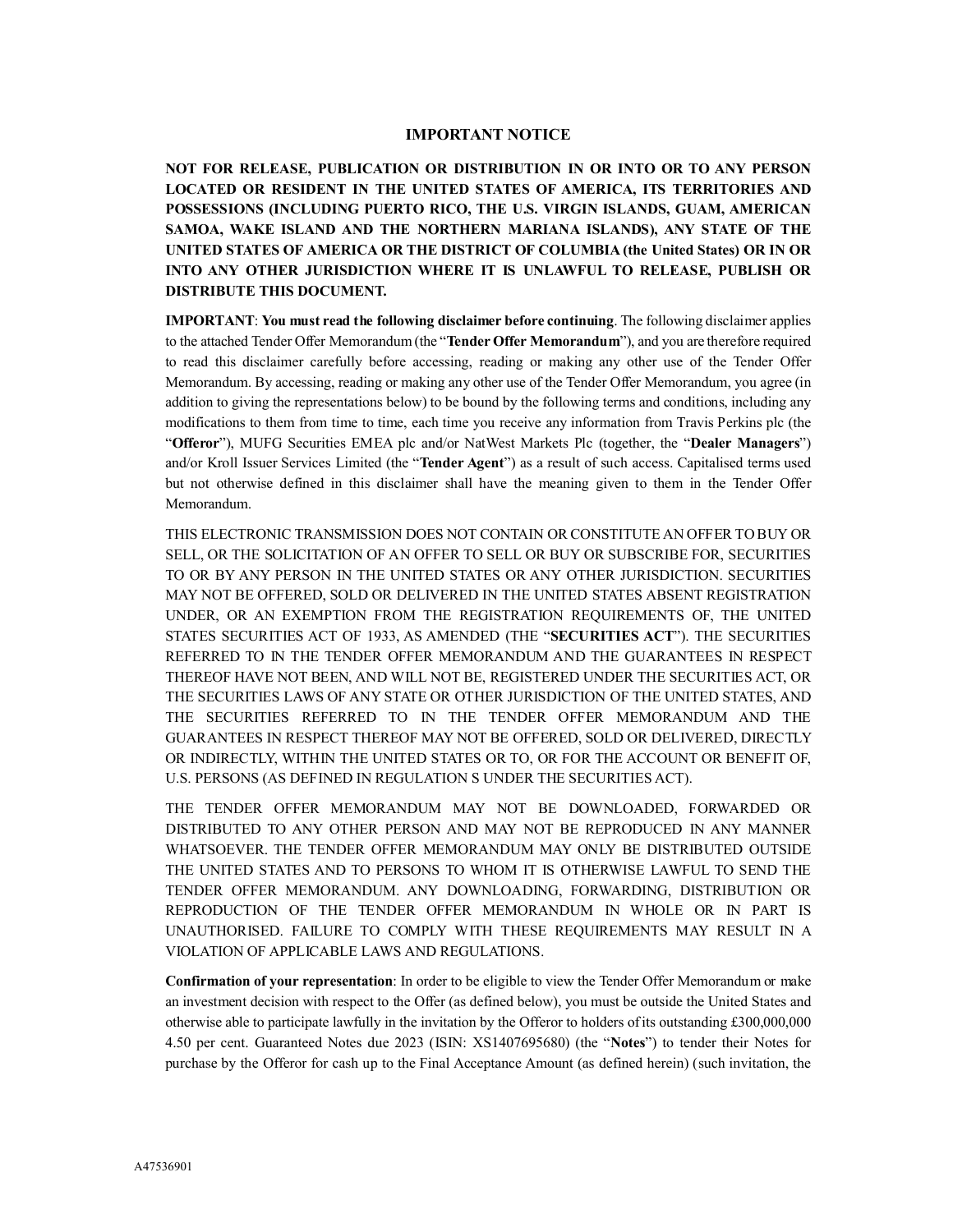"**Offer**") on the terms and subject to the conditions set out in the Tender Offer Memorandum, including the offer and distribution restrictions set out on pages 6 to 8 (the "**Offer and Distribution Restrictions**"). The Tender Offer Memorandum was sent at your request, and by accessing the Tender Offer Memorandum you represent to each of the Offeror, the Dealer Managers and the Tender Agent that:

- (i) you are a holder or a beneficial owner of the Notes;
- (ii) the electronic mail address that you have given to us and to which the Tender Offer Memorandum has been delivered is not located in the United States;
- (iii) neither you nor any beneficial owner of the Notes nor any other person on whose behalf you are acting, either directly or indirectly, is located or resident in the United States;
- (iv) you have not sent and will not send any copy of the Tender Offer Memorandum via, and you have not used and will not use, directly or indirectly, the mails of, or a means of communication or other means or instrumentality of commerce or the facilities of a United States securities exchange in relation to the Offer;
- (v) you are a person to whom it is lawful to send the Tender Offer Memorandum or to make an invitation pursuant to the Offer in accordance with applicable laws, including the Offer and Distribution Restrictions; and
- (vi) you consent to delivery of the Tender Offer Memorandum by electronic transmission.

The Tender Offer Memorandum has been sent to you or been made available to you in an electronic form. You are reminded that documents transmitted via this medium may be altered or changed during the process of electronic transmission and consequently none of the Offeror, the Dealer Managers, the Tender Agent or any person who controls, or is an Associated Person (as defined in the Tender Offer Memorandum) of, any such person accepts any liability or responsibility whatsoever in respect of any difference between the Tender Offer Memorandum distributed to you in electronic format and the hard copy version available to you on request from the Tender Agent.

You are also reminded that the Tender Offer Memorandum has been sent to you on the basis that you are a person into whose possession the Tender Offer Memorandum may be lawfully delivered in accordance with the laws of the jurisdiction in which you are located or resident and you may not, nor are you authorised to, deliver the Tender Offer Memorandum to any other person.

The Tender Offer Memorandum is confidential and contains important information which should be read carefully before any decision is made with respect to the Offer. If any Holder is in any doubt as to the action it should take, it is recommended to seek its own financial and legal advice, including in respect of any tax consequences, immediately from its broker, bank manager, solicitor, accountant or other independent financial, tax or legal adviser. Any individual or company whose Notes are held on its behalf by a broker, dealer, bank, custodian, trust company or other nominee or intermediary must contact such entity if it wishes to tender such Notes pursuant to the Offer.

Any materials relating to the Offer do not constitute, and may not be used in connection with, any form of offer or solicitation in any place where such offers or solicitations are not permitted by law. If a jurisdiction requires that the Offer be made by a licensed broker or dealer and any Dealer Manager or any of their respective affiliates is such a licensed broker or dealer in that jurisdiction, the Offer shall be deemed to be made by such Dealer Manager or such affiliate, as the case may be, on behalf of the Offeror in such jurisdiction.

The Tender Offer Memorandum may only be communicated to persons in the United Kingdom in circumstances where section 21(1) of the Financial Services and Markets Act 2000 does not apply.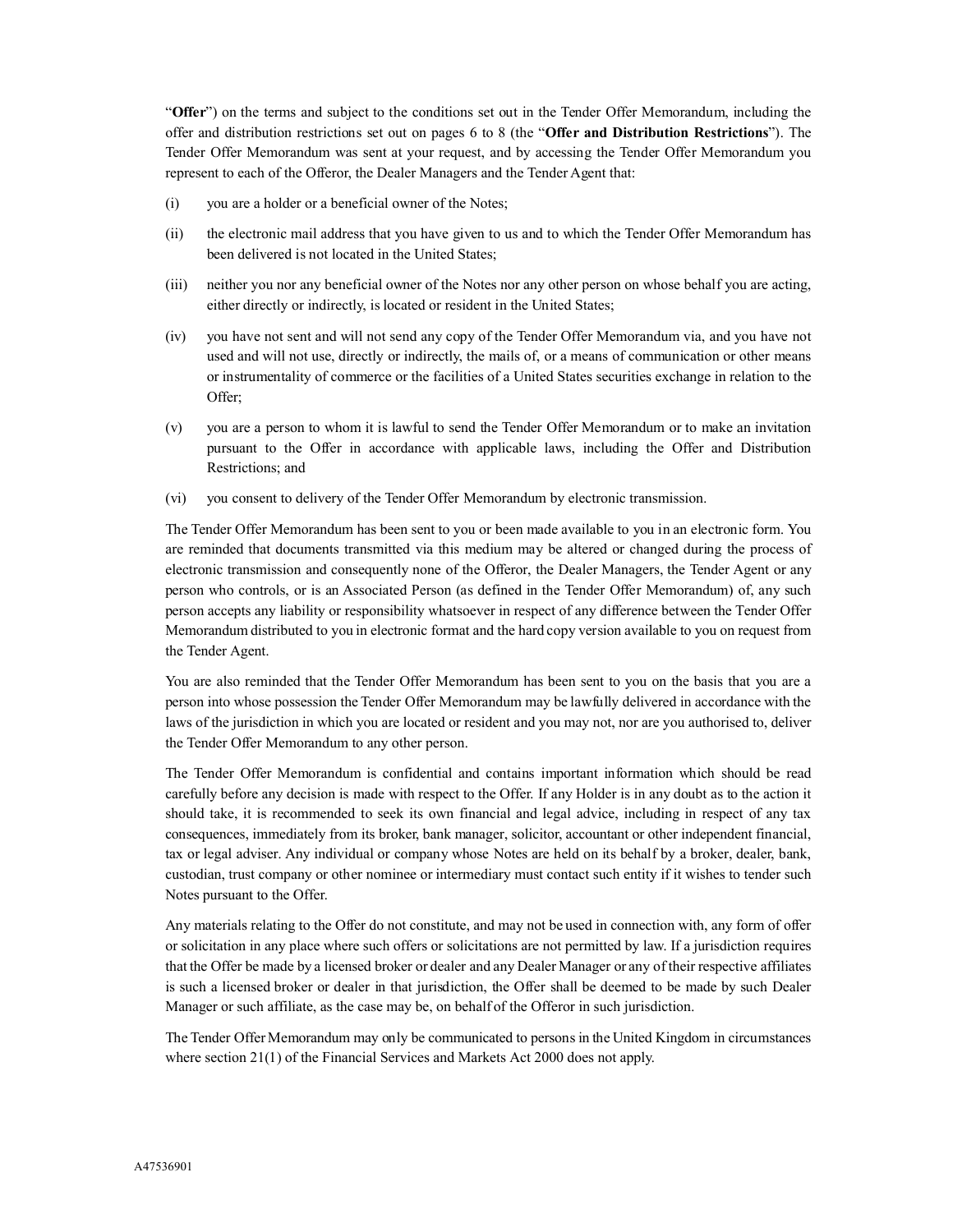**Restrictions**: Nothing in this electronic transmission constitutes an offer to buy or the solicitation of an offer to sell securities in the United States or any other jurisdiction in which such offer or solicitation would be unlawful. The Offer is subject to offer and distribution restrictions in, amongst other countries, the United States, the United Kingdom, Italy and France.

**The distribution of the Tender Offer Memorandum in certain jurisdictions may be restricted by law. Persons into whose possession the Tender Offer Memorandum comes are required by the Offeror, the Dealer Managers and the Tender Agent to inform themselves about, and to observe, any such restrictions.**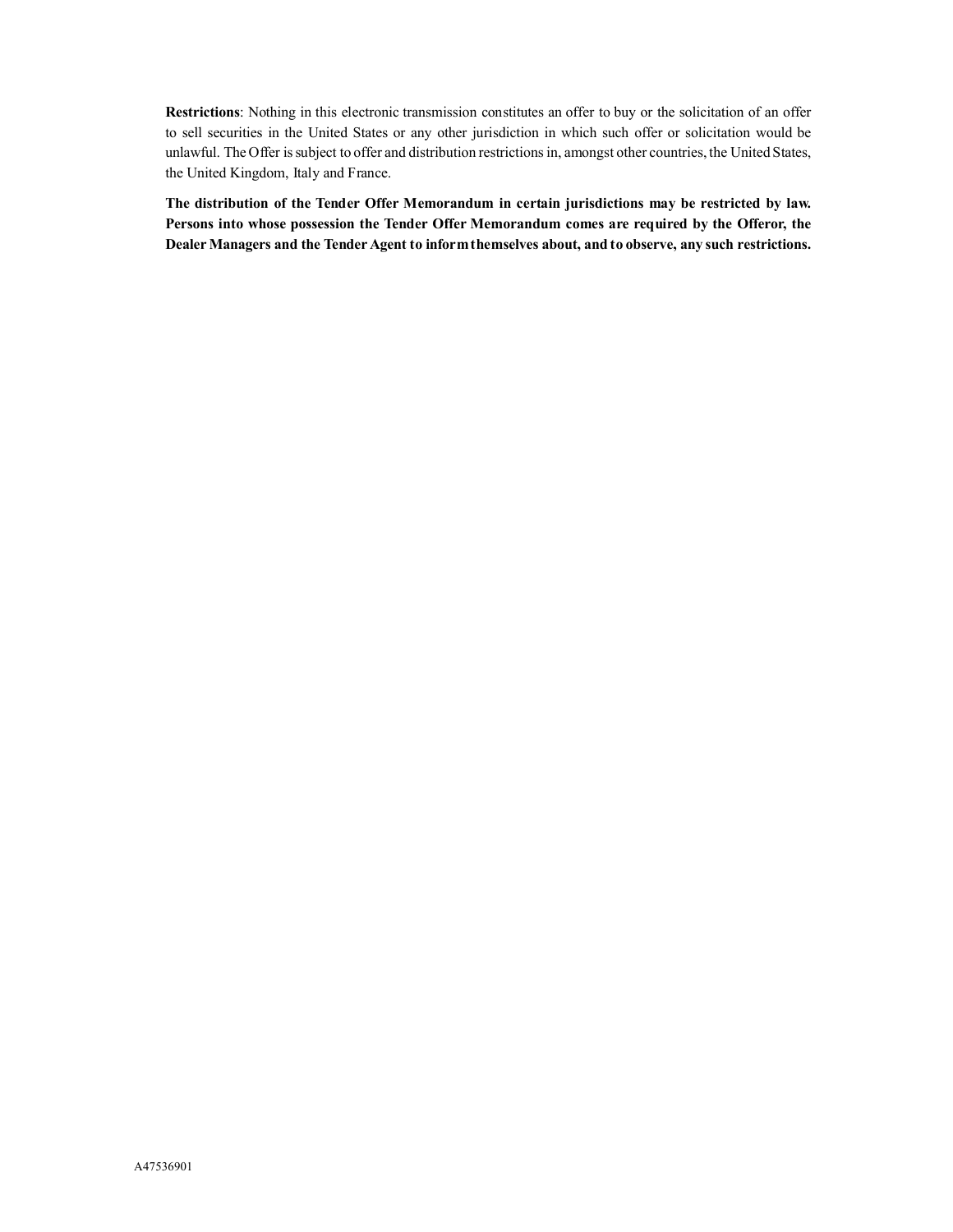**NOT FOR RELEASE, PUBLICATION OR DISTRIBUTION IN OR INTO OR TO ANY PERSON LOCATED OR RESIDENT IN THE UNITED STATES OF AMERICA, ITS TERRITORIES AND POSSESSIONS (INCLUDING PUERTO RICO, THE U.S. VIRGIN ISLANDS, GUAM, AMERICAN SAMOA, WAKE ISLAND AND THE NORTHERN MARIANA ISLANDS), ANY STATE OF THE UNITED STATES OF AMERICA OR THE DISTRICT OF COLUMBIA (the "United States") OR IN OR INTO ANY OTHER JURISDICTION WHERE IT IS UNLAWFUL TO RELEASE, PUBLISH OR DISTRIBUTE THIS DOCUMENT.**

**TENDER OFFER MEMORANDUM dated 5 April 2022.**

**THIS DOCUMENT IS IMPORTANT AND REQUIRES IMMEDIATE ATTENTION.**

Invitation by

# **Travis Perkins plc**

*(incorporated with limited liability in England and Wales with registered number 824821)* (the "**Offeror**")

to the eligible holders of its outstanding

# **£300,000,000 4.50 per cent. Guaranteed Notes due 2023**

*(ISIN:* XS1407695680*)*

(the "**Notes**")

| Description of<br>the Notes                      | <b>ISIN/Common Code</b>    | Outstanding<br>Principal<br>Amount | <b>Benchmark Security</b>                                         | Purchase<br><b>Spread</b> | <b>Target Acceptance Amount</b>                                                                                                                                                                                                                                                |
|--------------------------------------------------|----------------------------|------------------------------------|-------------------------------------------------------------------|---------------------------|--------------------------------------------------------------------------------------------------------------------------------------------------------------------------------------------------------------------------------------------------------------------------------|
| $4.50$ per cent.<br>Guaranteed<br>Notes due 2023 | XS1407695680/1407<br>69568 | £300,000,000                       | UK Treasury 2.25% due<br>7 September 2023<br>(ISIN: GB00B7Z53659) | $145$ bps                 | An aggregate principal<br>amount of Notes such that the<br>total Purchase Price payable<br>(excluding Accrued Interest)<br>for such Notes is no greater<br>than $£120,000,000$ (subject to<br>the right of the Offeror to<br>elect to accept more or less<br>than this amount) |

**THE OFFER BEGINS ON THE DATE OF THIS TENDER OFFER MEMORANDUM AND WILL EXPIRE AT 4.00 P.M. (LONDON TIME) ON 12 APRIL 2022, UNLESS EXTENDED, RE-OPENED, AMENDED AND/OR TERMINATED AS PROVIDED IN THIS TENDER OFFER MEMORANDUM. THE DEADLINES SET BY ANY INTERMEDIARY OR CLEARING SYSTEM WILL BE EARLIER THAN THIS DEADLINE.**

*Dealer Managers*

**MUFG NatWest Markets**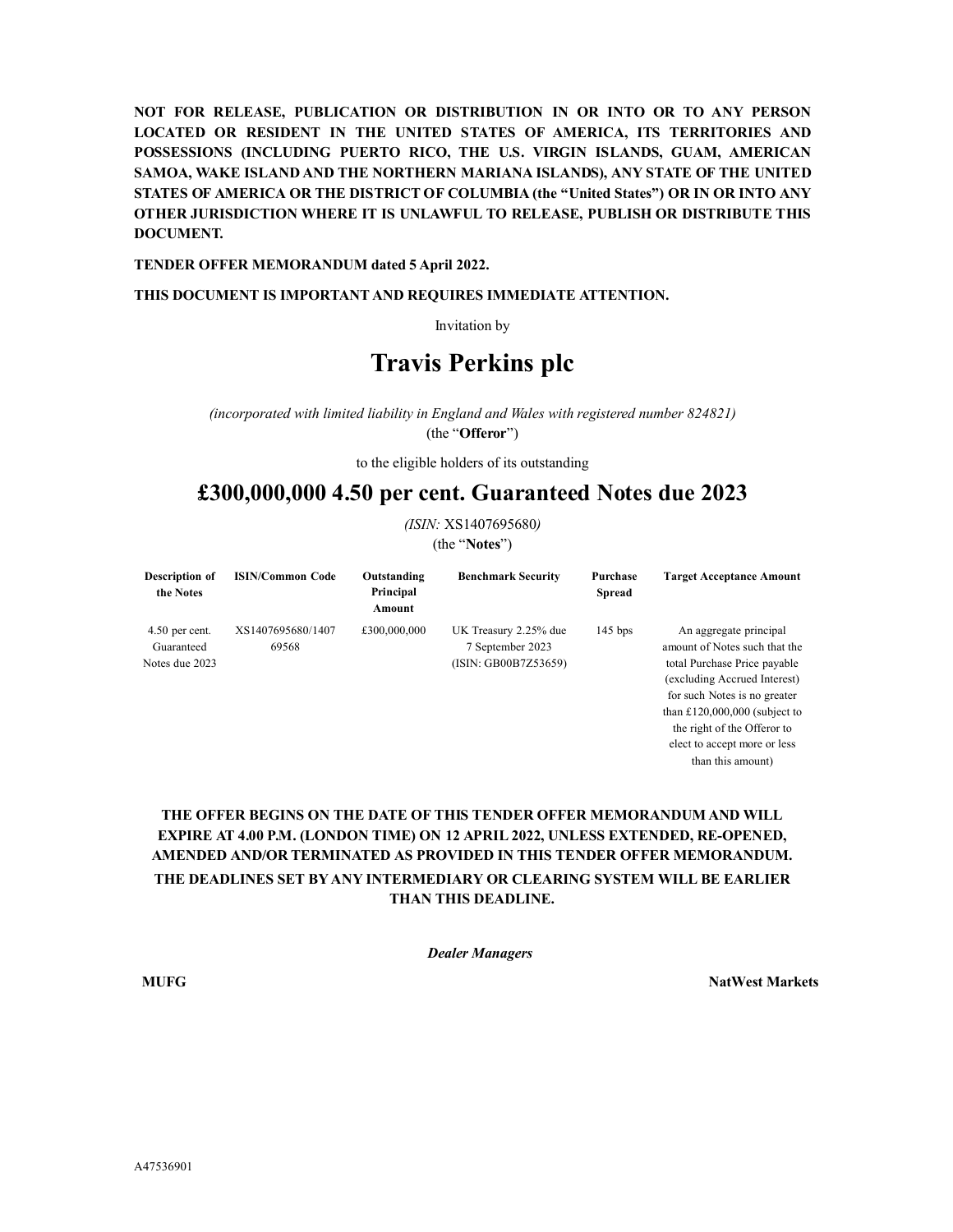#### **THE OFFER**

**This Tender Offer Memorandum contains important information which should be read carefully before any decision is made with respect to the Offer (as defined below). If any Holder (as defined below) is in any doubt as to the contents of this Tender Offer Memorandum or the action it should take, it is recommended to seek its own financial and legal advice, including in respect of any tax consequences, immediately from its broker, bank manager, solicitor, accountant or other independent financial, tax or legal adviser. Any individual or company whose Notes are held on its behalf by a broker, dealer, bank, custodian, trust company or other nominee or intermediary must contact such entity if it wishes to tender such Notes pursuant to the Offer. The distribution of this document in certain jurisdictions may be restricted by law (see "***Offer and Distribution Restrictions***"). None of MUFG Securities EMEA plc and NatWest Markets Plc (together, the "Dealer Managers"), Kroll Issuer Services Limited (the "Tender Agent") or the Offeror (or any of their respective Associated Persons (as defined herein)) makes any recommendation as to whether holders of Notes should tender Notes pursuant to the Offer. None of the Offeror, the Dealer Managers or the Tender Agent (or any of their respective Associated Persons) is providing Holders with any legal, business, financial, tax, regulatory, accounting or other advice in this Tender Offer Memorandum. Holders should consult with their own advisers as needed to assist them in making an investment decision and to advise them whether they are legally permitted to tender Notes for cash.**

**This Tender Offer Memorandum is addressed only to holders of the Notes who are persons to whom it may be lawfully distributed (the "relevant persons"). It is directed only at relevant persons and must not be acted on or relied on by persons who are not relevant persons. Any investment or investment activity to which this Tender Offer Memorandum relates is available only to relevant persons and will be engaged in only with relevant persons. This Tender Offer Memorandum and its contents are confidential and should not be distributed, published or reproduced (in whole or in part) or disclosed by recipients to any other persons.**

The Offeror invites, subject to the offer restrictions referred to in "*Offer and Distribution Restrictions*", all holders of the Notes (the "**Holders**") to tender their Notes for purchase by the Offeror for cash up to the Final Acceptance Amount (such invitation, the "**Offer**"). The Offer is made on the terms and subject to the conditions set out in this Tender Offer Memorandum.

*Before making a decision whether to tender Notes pursuant to the Offer, Holders should carefully consider all of the information in this Tender Offer Memorandum and, in particular, the risk factors described in* "*Risk Factors and Other Considerations*"*.*

Capitalised terms used in this Tender Offer Memorandum have the meaning given in "*Definitions*", and any other definitions of such terms are for ease of reference only and shall not affect their interpretation*.*

#### **Rationale for the Offer**

The Offer is being made to manage the Offeror's debt profile proactively and provide liquidity for investors in the Notes.

Notes purchased by the Offeror pursuant to the Offer are expected to be cancelled and will not be re-issued or re-sold. Notes which have not been validly submitted and/or accepted for purchase pursuant to the Offer will remain outstanding.

#### **Purchase Price**

The Offeror will pay for any Notes validly tendered and accepted for purchase by it pursuant to the Offer a purchase price for such Notes (the "**Purchase Price**") to be determined at or around 11.00 a.m. (London time)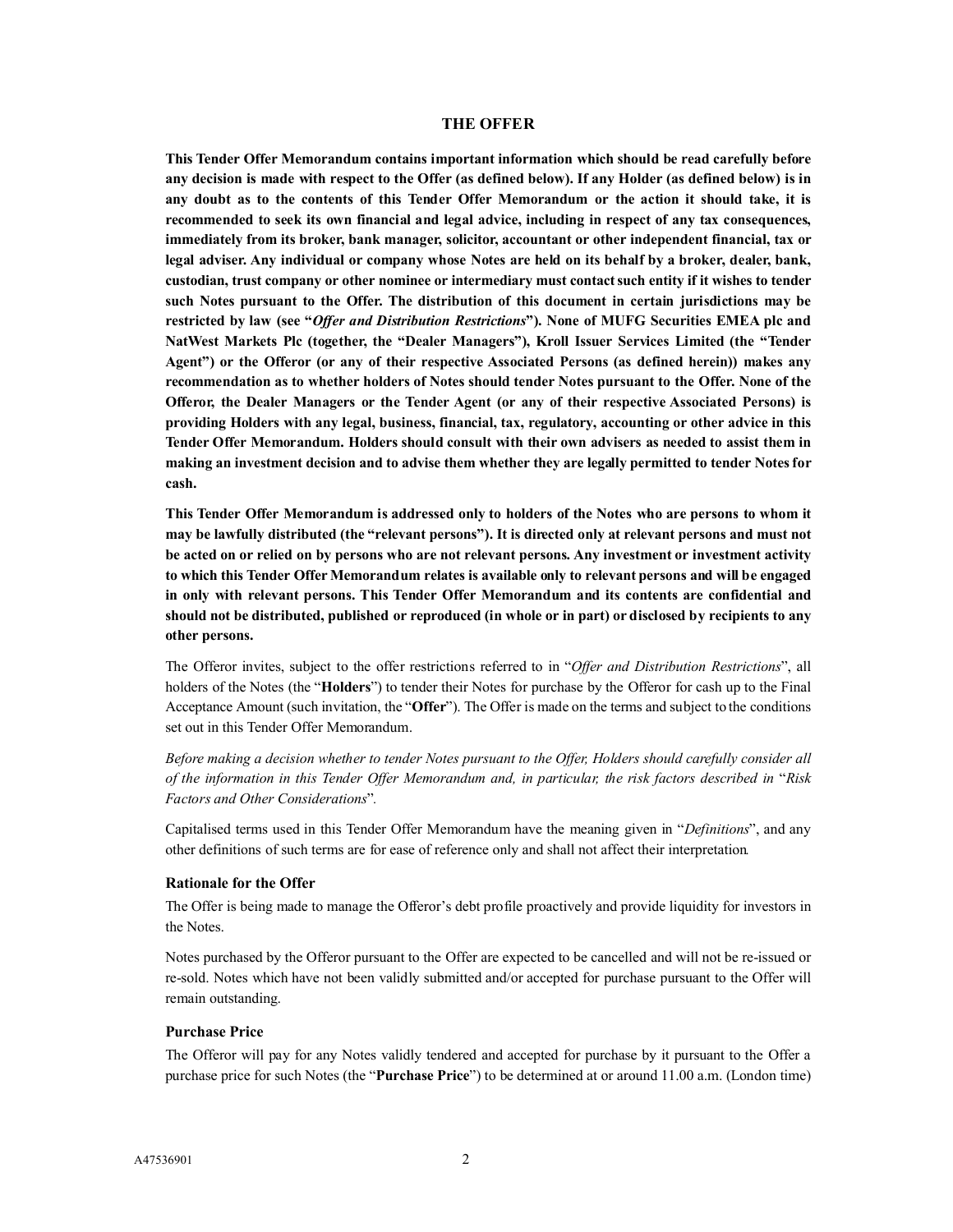on 13 April 2022 (the "**Pricing Time**") in the manner described in this Tender Offer Memorandum by reference to the annualised sum (such annualised sum, the "**Purchase Yield**") of (i) the purchase spread of 145 bps (the "**Purchase Spread**") and (ii) the Benchmark Security Rate.

The Purchase Price will be determined in accordance with market convention and expressed as a percentage of the principal amount of the Notes accepted for purchase pursuant to the Offer (rounded to the nearest 0.001 per cent., with 0.0005 per cent. rounded upwards), and is intended to reflect a yield to maturity of the Notes on the Settlement Date equal to the Purchase Yield. Specifically, the Purchase Price will equal (a) the value of all remaining payments of principal and interest on the Notes up to and including the maturity date for the Notes, discounted to the Settlement Date at a discount rate equal to the Purchase Yield, minus (b) Accrued Interest.

# **Accrued Interest**

The Offeror will also pay an Accrued Interest Payment in respect of any Notes accepted for purchase pursuant to the Offer.

#### **Final Acceptance Amount and Scaling**

The Offeror proposes to accept an aggregate principal amount of Notes (if any) such that the total Purchase Price payable (excluding Accrued Interest) by the Offeror for all such Notes accepted for purchase pursuant to the Offer does not exceed £120,000,000 (the "**Target Acceptance Amount**"). However, the Offeror reserves the right, in its sole discretion, to accept significantly more or significantly less than (or none of) the Target Acceptance Amount for purchase pursuant to the Offer (the final aggregate amount of Notes accepted for purchase pursuant to the Offer being the "**Final Acceptance Amount**").

If the Offeror decides to accept for purchase valid tenders of Notes pursuant to the Offer and the aggregate principal amount of Notes validly tendered pursuant to the Offer is greater than the Final Acceptance Amount, the Offeror intends to accept such Notes for purchase on a *pro rata* basis such that the aggregate principal amount of Notes accepted for purchase pursuant to the Offer is no greater than the Final Acceptance Amount. See "*Further Information and Terms and Conditions – Scaling of Tenders*".

#### **Tender Instructions**

In order to participate in, and be eligible to receive the Purchase Price and Accrued Interest Payment pursuant to, the Offer, Holders must validly tender their Notes for purchase by delivering, or arranging to have delivered on their behalf, a valid Tender Instruction that is received by the Tender Agent by 4.00 p.m. (London time) on 12 April 2022 unless extended, re-opened, amended and/or terminated as provided in this Tender Offer Memorandum (the "**Expiration Deadline**"). See "*Procedures for Participating in the Offer*".

*Holders are advised to check with any bank, securities broker or other intermediary through which they hold Notes when such intermediary would need to receive instructions from a Holder in order for that Holder to be able to participate in, or (in the limited circumstances in which revocation is permitted) revoke their instruction to participate in, the Offer by the deadlines specified in this Tender Offer Memorandum. The deadlines set by any such intermediary and each Clearing System for the submission and revocation of Tender Instructions will be earlier than the relevant deadlines specified in this Tender Offer Memorandum*.

**Tender Instructions will be irrevocable** except in the limited circumstances described in "*Extension, Amendment and Termination*".

Tender Instructions must be submitted in respect of a minimum principal amount of Notes of no less than £100,000 (being the minimum denomination of the Notes), and may be submitted in integral multiples of £1,000 thereabove.

A separate Tender Instruction must be completed on behalf of each beneficial owner.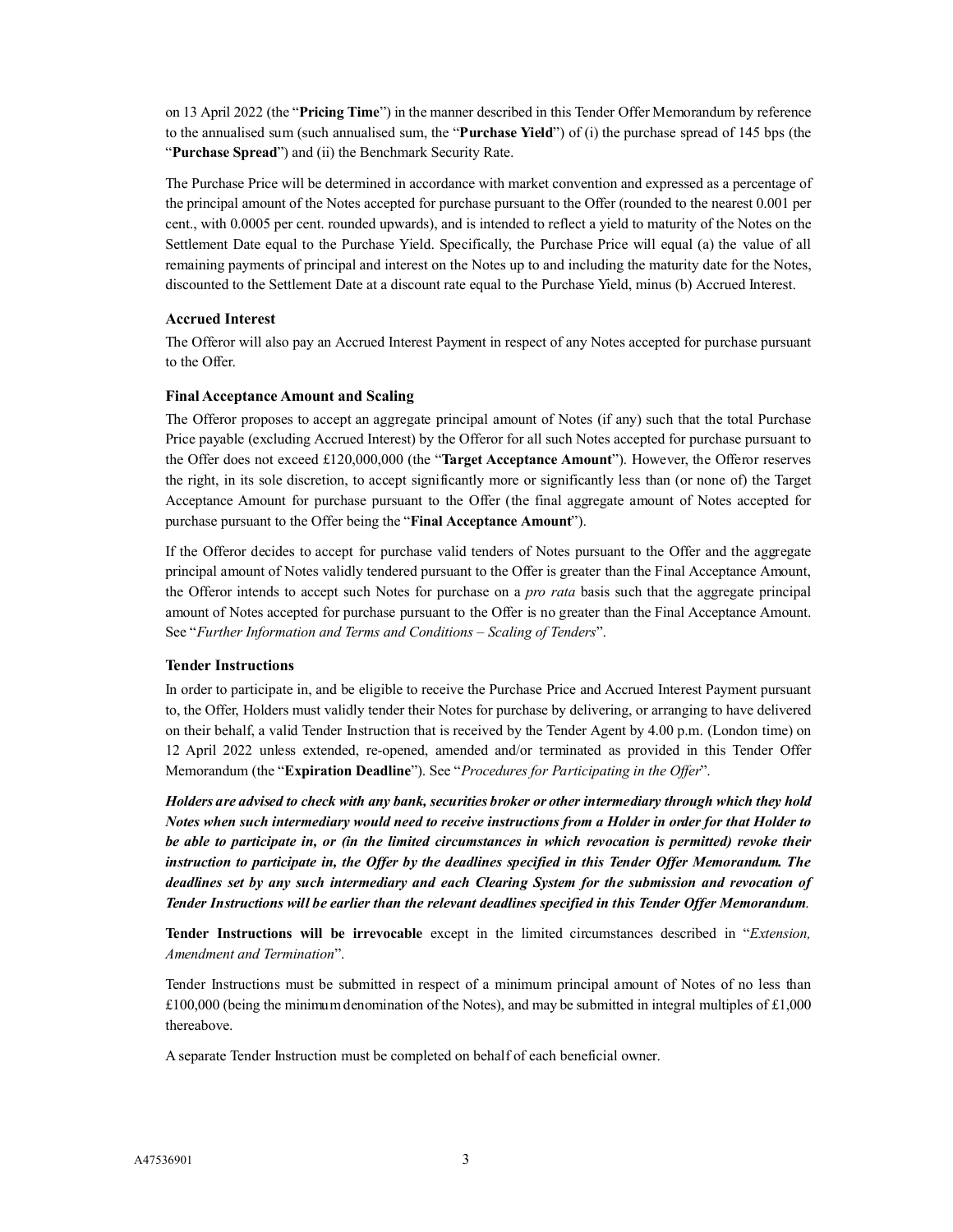See "*Procedures for Participating in the Offer*" below for further information.

# **Announcement of Results and Pricing**

The Offeror will announce, prior to the Pricing Time, the aggregate principal amount of Notes validly tendered for purchase pursuant to the Offer, together with a non-binding indication of the level at which it expects to set the Final Acceptance Amount and indicative details of any *pro rata* scaling that will apply in the event that the Offeror decides to accept valid tenders of Notes pursuant to the Offer.

The Offeror will then announce, as soon as reasonably practicable after the Pricing Time, whether it will accept valid tenders of Notes pursuant to the Offer and, if so accepted, the Final Acceptance Amount, the Benchmark Security Rate, the Purchase Yield, the Purchase Price and details of any *pro rata* scaling of tenders of the Notes.

See "*Further Information and Terms and Conditions – Announcements*" below.

# **General**

The Offer will expire at the Expiration Deadline and the expected Settlement Date for the Offer is 14 April 2022.

The Offeror may, in its sole discretion, extend, re-open, amend, waive any condition of and/or terminate the Offer at any time (subject to applicable law and as provided in this Tender Offer Memorandum). Details of any such extension, re-opening, amendment, waiver or termination will be announced as provided in this Tender Offer Memorandum as soon as reasonably practicable after the relevant decision is made. See "*Extension, Amendment and Termination*".

For further information on the Offer and the further terms and conditions on which the Offer is made, Holders should refer to "*Further Information and Terms and Conditions*".

Questions and requests for assistance in connection with (i) the Offer may be directed to the Dealer Managers, and (ii) the delivery of Tender Instructions may be directed to the Tender Agent, the contact details for each of which are set out on the last page of this Tender Offer Memorandum.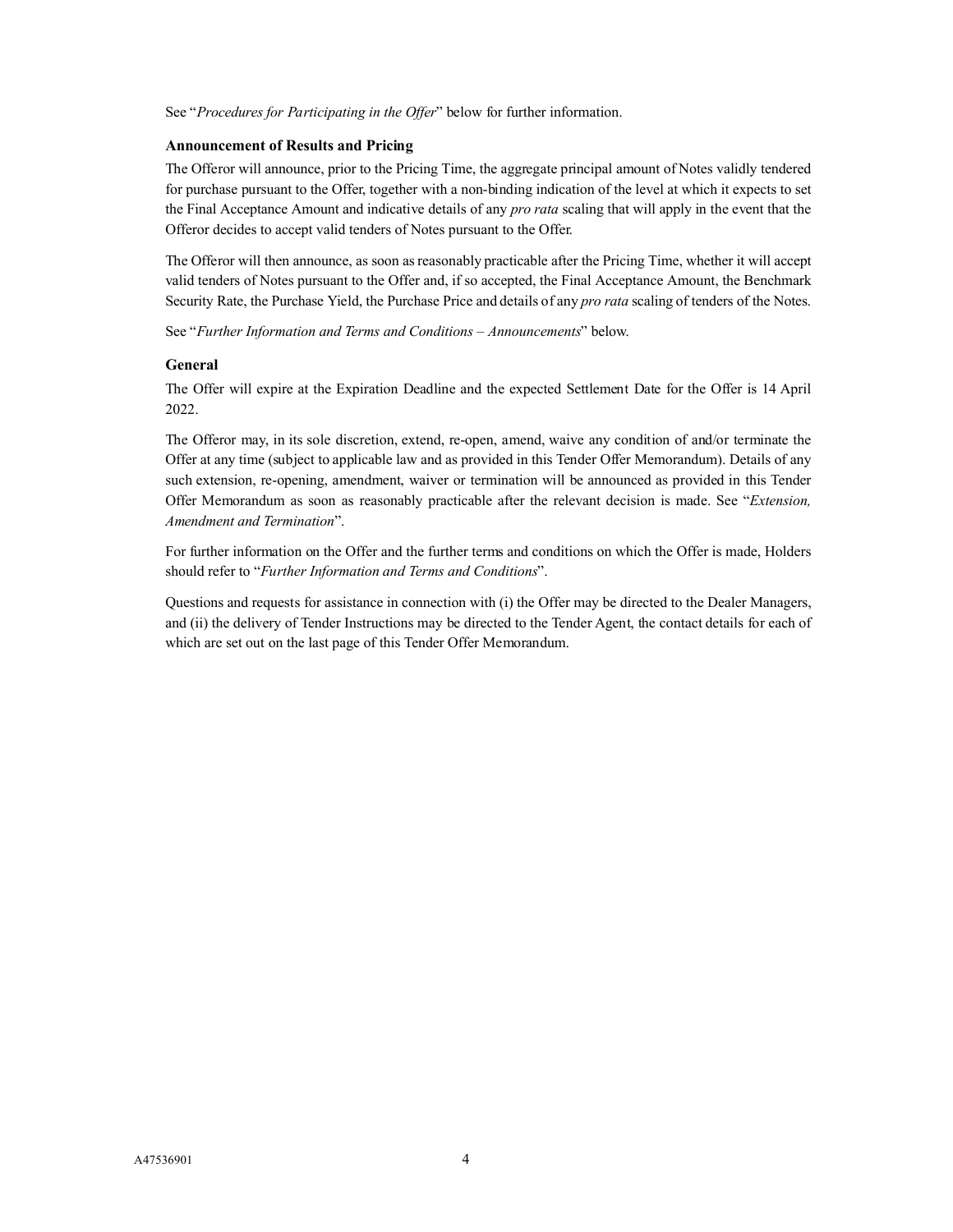# **TABLE OF CONTENTS**

| Page |
|------|
|      |
|      |
|      |
|      |
|      |
|      |
|      |
|      |
|      |
|      |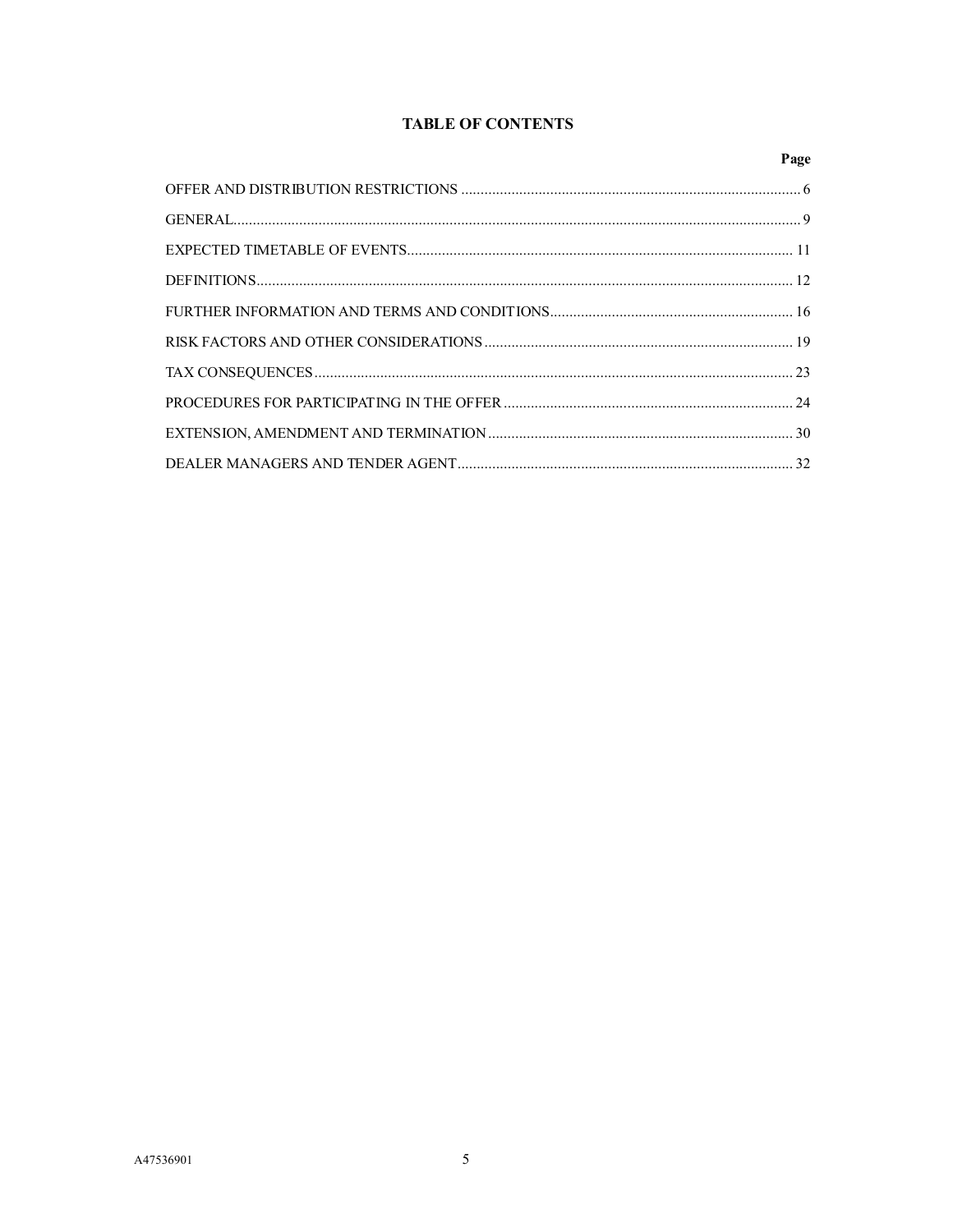# **OFFER AND DISTRIBUTION RESTRICTIONS**

*This Tender Offer Memorandum does not constitute an invitation to participate in the Offer in any jurisdiction in which, or to any person to or from whom, it is unlawful to make such invitation or for there to be such participation under applicable securities laws. The distribution of this Tender Offer Memorandum or any other materials relating to the Offer in certain jurisdictions may be restricted by law. Persons into whose possession this Tender Offer Memorandum or any other materials relating to the Offer comes are required by each of the Offeror, the Dealer Managers and the Tender Agent to inform themselves about, and to observe, any such restrictions. If any recipient of this Tender Offer Memorandum is in any doubt as to the contents hereof or the action it should take, it is recommended to seek its own financial and legal advice, including in respect of any tax consequences, immediately from its broker, bank manager, solicitor, accountant or other independent financial, tax or legal adviser.*

#### **United States**

The Offer is not being made, and will not be made, directly or indirectly in or into, or by use of the mails of, or by any means or instrumentality of interstate or foreign commerce of, or of any facilities of a national securities exchange of, the United States. This includes, but is not limited to, facsimile transmission, electronic mail, telex, telephone, the internet and other forms of electronic communication. The Notes may not be tendered in the Offer by any such use, means, instrumentality or facility from or within the United States or by persons located or resident in the United States. Accordingly, copies of this Tender Offer Memorandum and any other documents or materials relating to the Offer are not being, and must not be, directly or indirectly mailed or otherwise transmitted, distributed or forwarded (including, without limitation, by custodians, nominees or trustees) in or into the United States or to any persons located or resident in the United States, and the Notes cannot be tendered in the Offer by any use, means, instrumentality or facility from or within or by persons located or resident in the United States. Any purported tender of Notes in the Offer resulting directly or indirectly from a violation of these restrictions will be invalid and any purported tender of Notes made by a person located in the United States, or any agent, fiduciary or other intermediary acting on a non-discretionary basis for a principal giving instructions from within the United States will be invalid and will not be accepted.

This Tender Offer Memorandum is not an offer to buy or sell, or a solicitation of an offer to buy or sell any Notes or other securities in the United States. Securities may not be offered or sold in the United States absent registration under, or an exemption from the registration requirements of, the Securities Act.

Each Holder participating in the Offer will represent that it is not located in the United States and it is not participating in the Offer from the United States, or it is acting on a non-discretionary basis for a principal located outside the United States that is not giving an order to participate in the Offer from the United States. For the purposes of this and the above two paragraphs, "**United States**" means the United States of America, its territories and possessions (including Puerto Rico, the U.S. Virgin Islands, Guam, American Samoa, Wake Island and the Northern Mariana Islands), any state of the United States of America and the District of Columbia.

#### **United Kingdom**

The communication of this Tender Offer Memorandum and any other documents or materials relating to the Offer is not being made and such documents and/or materials have not been approved by an authorised person for the purposes of section 21 of the Financial Services and Markets Act 2000. Accordingly, this Tender Offer Memorandum and any other documents or materials relating to the Offer are not being distributed to, and must not be passed on to, the general public in the United Kingdom. The communication of such documents and/or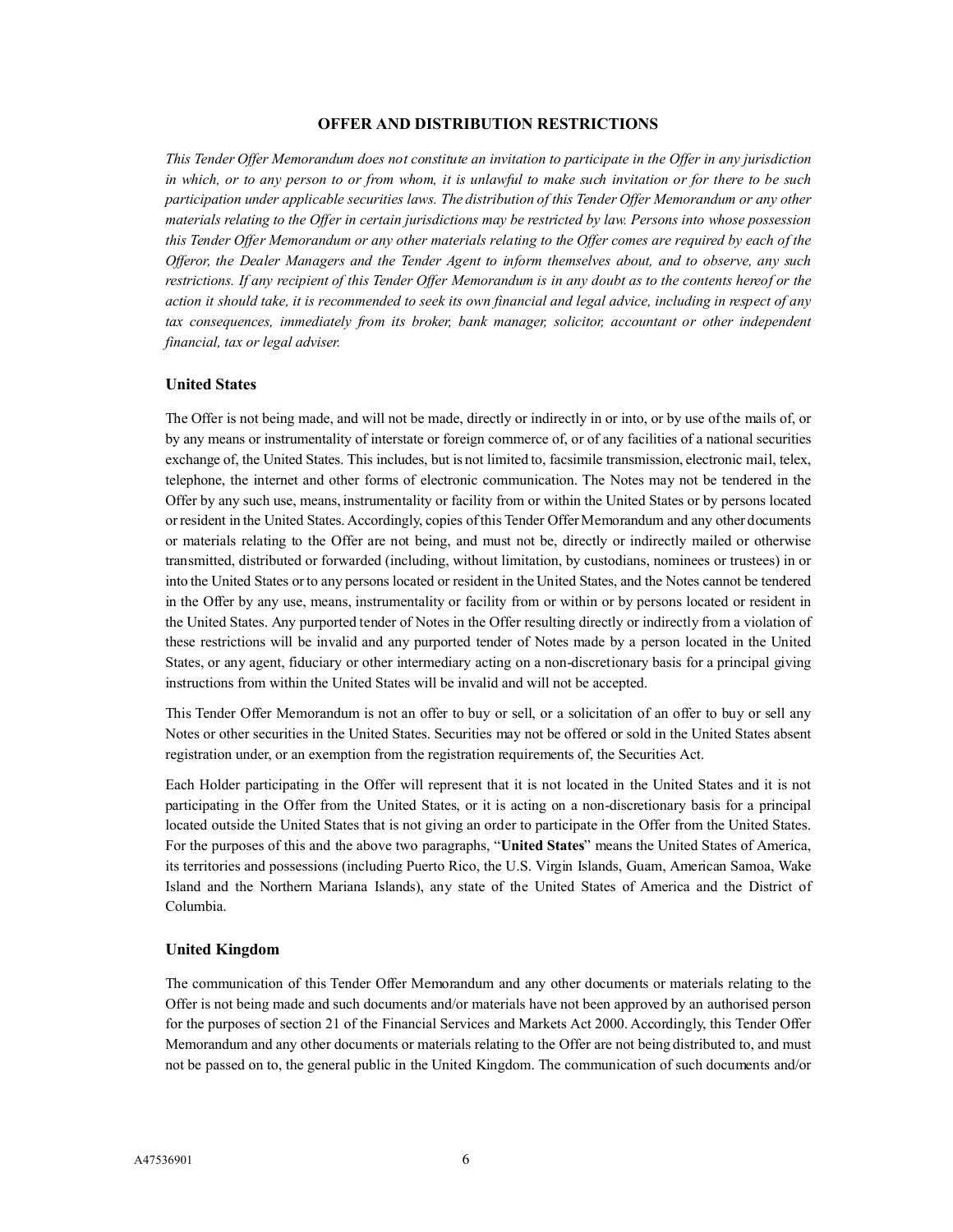materials as a financial promotion is only being made to those persons in the United Kingdom falling within the definition of investment professionals (as defined in Article 19(5) of the Financial Services and Markets Act 2000 (Financial Promotion) Order 2005 (as amended, the "**Financial Promotion Order**")), persons who are within Article 43 of the Financial Promotion Order (which includes an existing creditor of the Offeror and, therefore, includes the Holders) or any other persons to whom it may otherwise lawfully be made under the Financial Promotion Order.

# **Italy**

None of the Offer, this Tender Offer Memorandum and any other documents or materials relating to the Offer has been or will be submitted to the clearance procedures of the *Commissione Nazionale per le Società e la Borsa* ("**CONSOB**") pursuant to Italian laws and regulations. The Offer is being carried out in the Republic of Italy ("**Italy**") as an exempted offer pursuant to article 101-bis, paragraph 3-bis of the Legislative Decree No. 58 of 24 February 1998, as amended (the "**Financial Services Act"**) and article 35-bis, paragraph 4 of CONSOB Regulation No. 11971 of 14 May 1999, as amended. Holders or beneficial owners of the Notes that are located in Italy may tender some or all of their Notes in the Offer through authorised persons (such as investment firms, banks or financial intermediaries permitted to conduct such activities in Italy in accordance with the Financial Services Act, CONSOB Regulation No. 20307 of 15 February 2018, as amended from time to time, and Legislative Decree No. 385 of 1 September 1993, as amended) and in compliance with applicable laws and regulations or with requirements imposed by CONSOB or any other Italian authority.

Each intermediary must comply with the applicable laws and regulations concerning information duties *vis-àvis* its clients in connection with the Notes and/or the Offer.

#### **France**

The Offer is not being made, directly or indirectly, to the public in the Republic of France ("**France**"). This Tender Offer Memorandum and any other documents or materials relating to the Offer have only been and shall only be distributed in France to qualified investors as defined in Article 2(e) of Regulation (EU) 2017/1129, as amended. This Tender Offer Memorandum has not been and will not be submitted for clearance to nor approved by the *Autorité des Marchés Financiers*.

#### **General**

Neither this Tender Offer Memorandum nor the electronic transmission thereof constitutes an offer to buy or the solicitation of an offer to sell Notes (and tenders of Notes in the Offer will not be accepted from Holders) in any circumstances in which such offer or solicitation is unlawful. In those jurisdictions where the securities, blue sky or other laws require the Offer to be made by a licensed broker or dealer and any Dealer Manager or any of their respective affiliates is such a licensed broker or dealer in any such jurisdiction, the Offer shall be deemed to be made by such Dealer Manager or such affiliate, as the case may be, on behalf of the Offeror in such jurisdiction.

In addition to the representations referred to above in respect of the United States, each Holder participating in the Offer will also be deemed to give certain representations, acknowledgements, warranties and undertakings and make certain agreements in respect of the other jurisdictions referred to above and generally as set out in "*Procedures for Participating in the Offer*". Any tender of Notes for purchase pursuant to the Offer from a Holder that is unable to make these representations, acknowledgements, warranties, undertakings and agreements will not be accepted. Each of the Offeror, the Dealer Managers and the Tender Agent reserves the right, in its absolute discretion, to investigate, in relation to any tender of Notes for purchase pursuant to the Offer, whether any such representation given by a Holder is correct and, if such investigation is undertaken and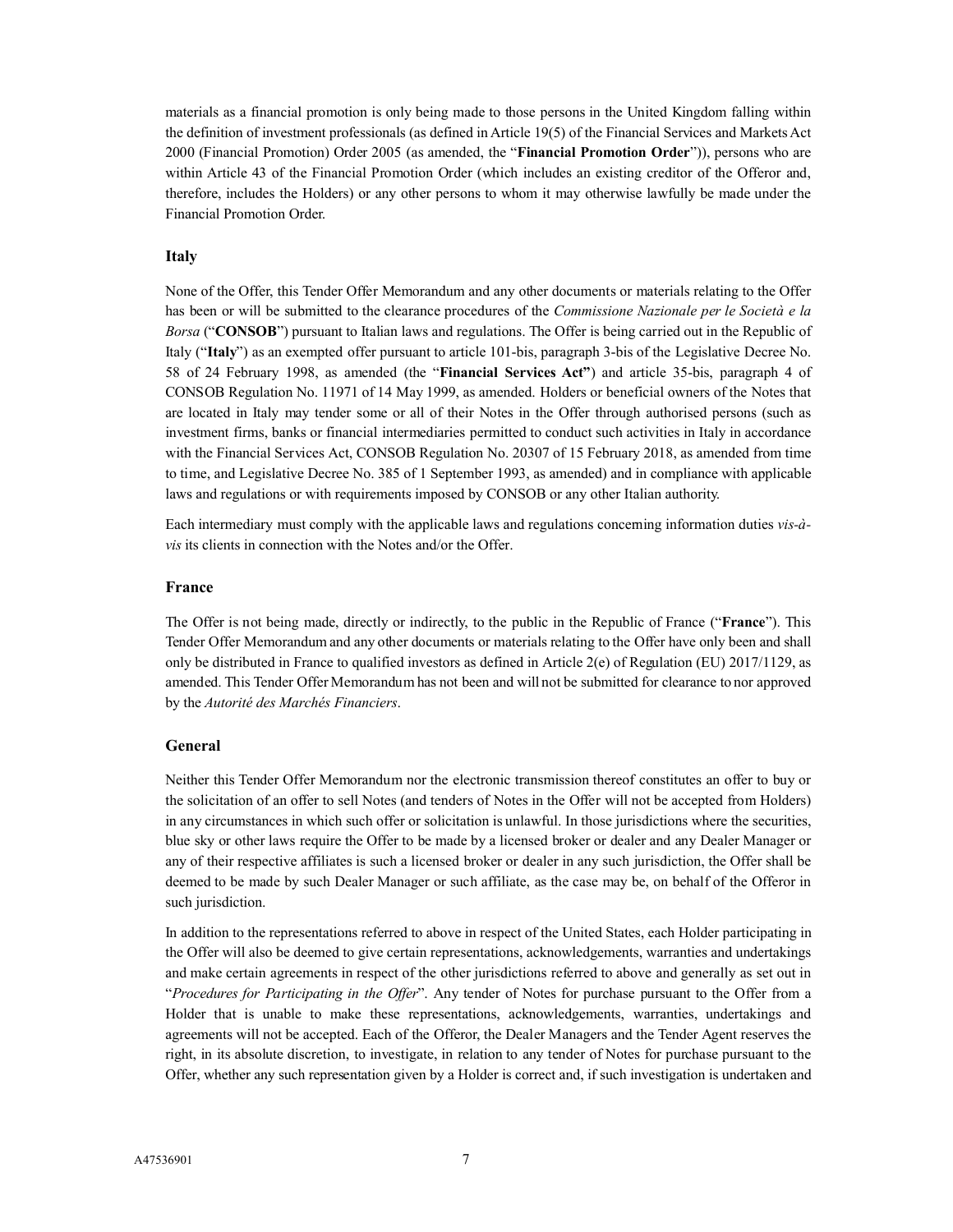as a result the Offeror determines (for any reason) that such representation is not correct, such tender shall not be accepted.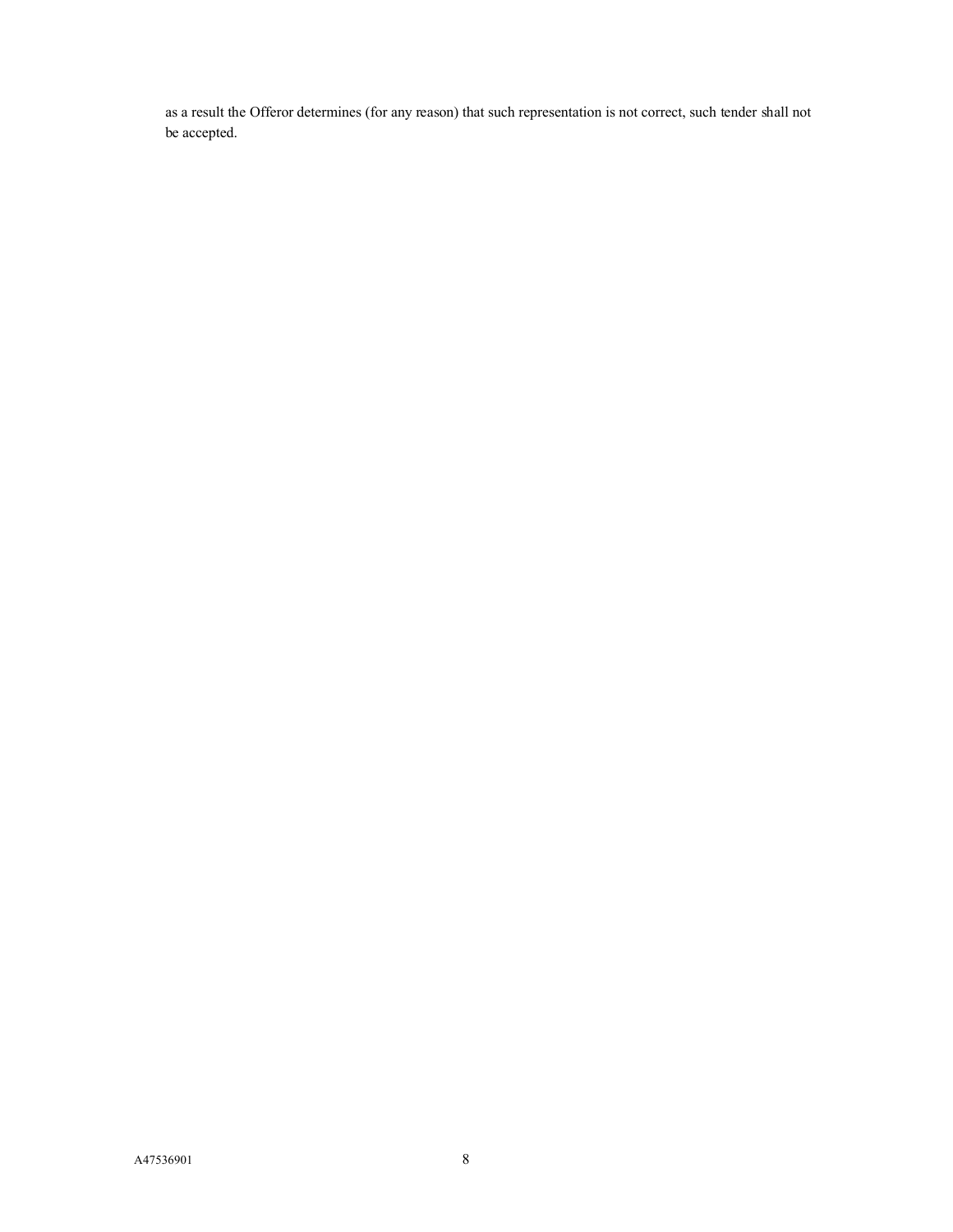#### <span id="page-11-0"></span>**GENERAL**

The Offeror accepts responsibility for the information contained in this Tender Offer Memorandum. To the best of the knowledge of the Offeror, the information contained in this Tender Offer Memorandum is in accordance with the facts and does not omit anything likely to affect the import of such information.

Each Holder is solely responsible for making its own independent appraisal of all matters as such Holder deems appropriate (including those relating to the Offer, this Tender Offer Memorandum and the Offeror), and each Holder must make its own decision as to whether to tender any or all of its Notes for purchase pursuant to the Offer. Accordingly, each person receiving this Tender Offer Memorandum acknowledges that such person has not relied upon the Offeror, the Dealer Managers or the Tender Agent (or any of their respective Associated Persons) in connection with its decision as to whether to participate in the Offer. Each such person must make its own analysis and investigations regarding the Offer, with particular reference to its own investment objectives and experience, and any other factors which may be relevant to it. If such person is in any doubt about any aspect of the Offer and/or the action it should take, including in respect of any tax consequences, it should consult its professional advisers.

None of the Dealer Managers or the Tender Agent (nor any of their respective Associated Persons) makes any representation or recommendation whatsoever regarding this Tender Offer Memorandum or the Offer, and none of the Offeror, the Dealer Managers or the Tender Agent (or their respective Associated Persons) makes any recommendation as to whether Holders should tender Notes in the Offer. The Tender Agent is the agent of the Offeror and owes no duty to any Holder.

None of the Dealer Managers or the Tender Agent (nor any of their respective Associated Persons) assumes any responsibility for the accuracy or completeness of the information concerning the Offer or the Offeror contained in this Tender Offer Memorandum or for any failure by the Offeror to disclose events that may have occurred and may affect the significance or accuracy of the information in this Tender Offer Memorandum.

In the ordinary course of their respective businesses, the Dealer Managers and the Tender Agent are entitled to hold positions in the Notes either for their own account or for the account, directly or indirectly, of third parties. In the ordinary course of their respective businesses, they are entitled to continue to hold or dispose of, in any manner they may elect, subject to applicable law, any Notes they may hold as at the date of this Tender Offer Memorandum. No such submission or non-submission by any Dealer Manager or the Tender Agent should be taken by any Holder or any other person as any recommendation or otherwise by such Dealer Manager or the Tender Agent, as the case may be, as to the merits of participating or not participating in the Offer.

Neither the delivery of this Tender Offer Memorandum nor any purchase of Notes shall, under any circumstances, create any implication that the information contained in this Tender Offer Memorandum is current as of any time subsequent to the date of such information or that there has been no change in the information set out in it or in the affairs of the Offeror since the date of this Tender Offer Memorandum or that the information in this Tender Offer Memorandum has remained accurate and complete.

No person has been authorised to give any information or to make any representation about the Notes, the Offeror or the Offer other than as contained in this Tender Offer Memorandum and, if given or made, such information or representation must not be relied upon as having been authorised by the Offeror, the Dealer Managers, the Tender Agent or any of their respective Associated Persons.

Notes can only be tendered in the Offer in accordance with the procedures described in "*Procedures for Participating in the Offer*". Holders who do not participate in the Offer, or whose Notes are not accepted for purchase by the Offeror, will continue to hold their Notes subject to the terms and conditions of such Notes.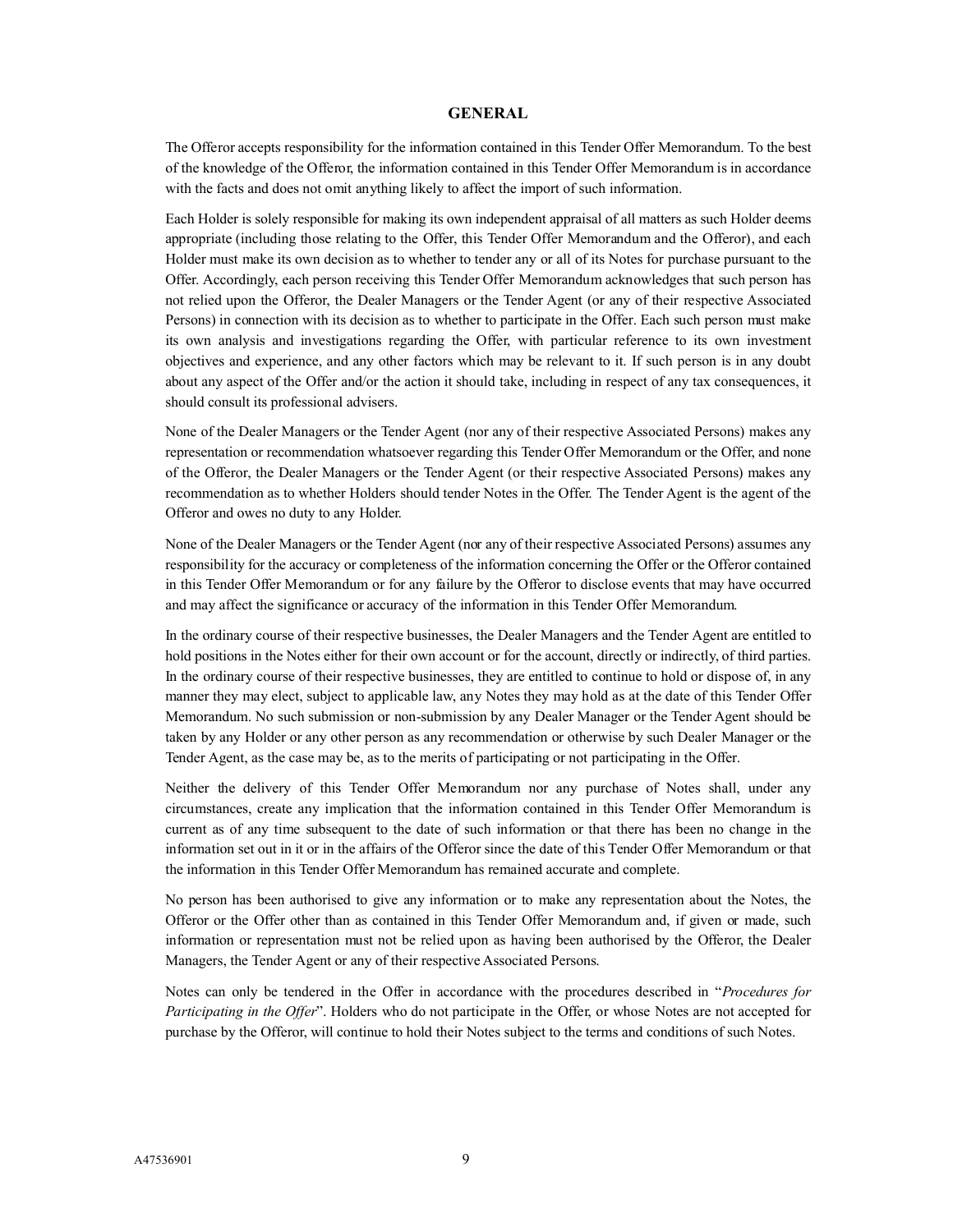This Tender Offer Memorandum does not constitute an offer to buy or the solicitation of an offer to sell Notes in those jurisdictions where it is not legal to do so. See "*Offer and Distribution Restrictions*".

Holders must comply with all laws that apply to them in any place in which they possess this Tender Offer Memorandum. Holders must also obtain any consents or approvals that they need in order to tender their Notes. None of the Offeror, the Dealer Managers or the Tender Agent (or any of their respective Associated Persons) is responsible for Holders' compliance with these legal requirements. See "*Offer and Distribution Restrictions*". The applicable provisions of the Financial Services and Markets Act 2000, as amended, must be complied with in respect of anything done in relation to the Offer in, from or otherwise involving the United Kingdom.

Unless the context otherwise requires, references in this Tender Offer Memorandum to "**Holders**" or "**holders of Notes**" include:

- (i) each person who is shown in the records of Euroclear Bank SA/NV ("**Euroclear**") or Clearstream Banking S.A. ("**Clearstream, Luxembourg**" and, together with Euroclear, the "**Clearing Systems**" and each a "**Clearing System**") as a holder of the Notes (also referred to as "**Direct Participants**" and each a "**Direct Participant**"); and
- (ii) each beneficial owner of the Notes holding such Notes, directly or indirectly, in an account in the name of a Direct Participant acting on such beneficial owner's behalf,

except that for the purposes of any payment to a Holder pursuant to the Offer of the Purchase Price and the Accrued Interest Payment, the Offeror will make such payment to or to the order of the relevant Clearing System, and such payment will be made by the relevant Clearing System to the relevant Direct Participant (whether or not such Direct Participant is the ultimate beneficial owner of the Notes). The making of the relevant payment by the Offeror to or to the order of such Clearing System will satisfy the obligations of the Offeror in respect of the purchase of such Notes, and the making of the relevant payment by the relevant Clearing System to the relevant Direct Participant will satisfy the obligations of such Clearing System in respect of the purchase of such Notes.

Except for the fees payable to the Dealer Managers and the Tender Agent, the Offeror will not pay any commissions or other remuneration to any broker, dealer, salesman or other person soliciting tenders of the Notes.

All references in this Tender Offer Memorandum to "**sterling**" and "**£**" are to the lawful currency of the United Kingdom.

For the avoidance of doubt, the invitation by the Offeror to Holders contained within this Tender Offer Memorandum is an invitation to treat by the Offeror, and any references to any offer or invitation being made by the Offeror under or in respect of the Offer shall be construed accordingly.

*This Tender Offer Memorandum has not been reviewed by any United Kingdom, United States or other governmental authority, state securities commission or regulatory authority, nor has the US Securities and Exchange Commission or any such commission or authority passed upon the accuracy or adequacy of this Tender Offer Memorandum. Any representation to the contrary is unlawful and may be a criminal offence.*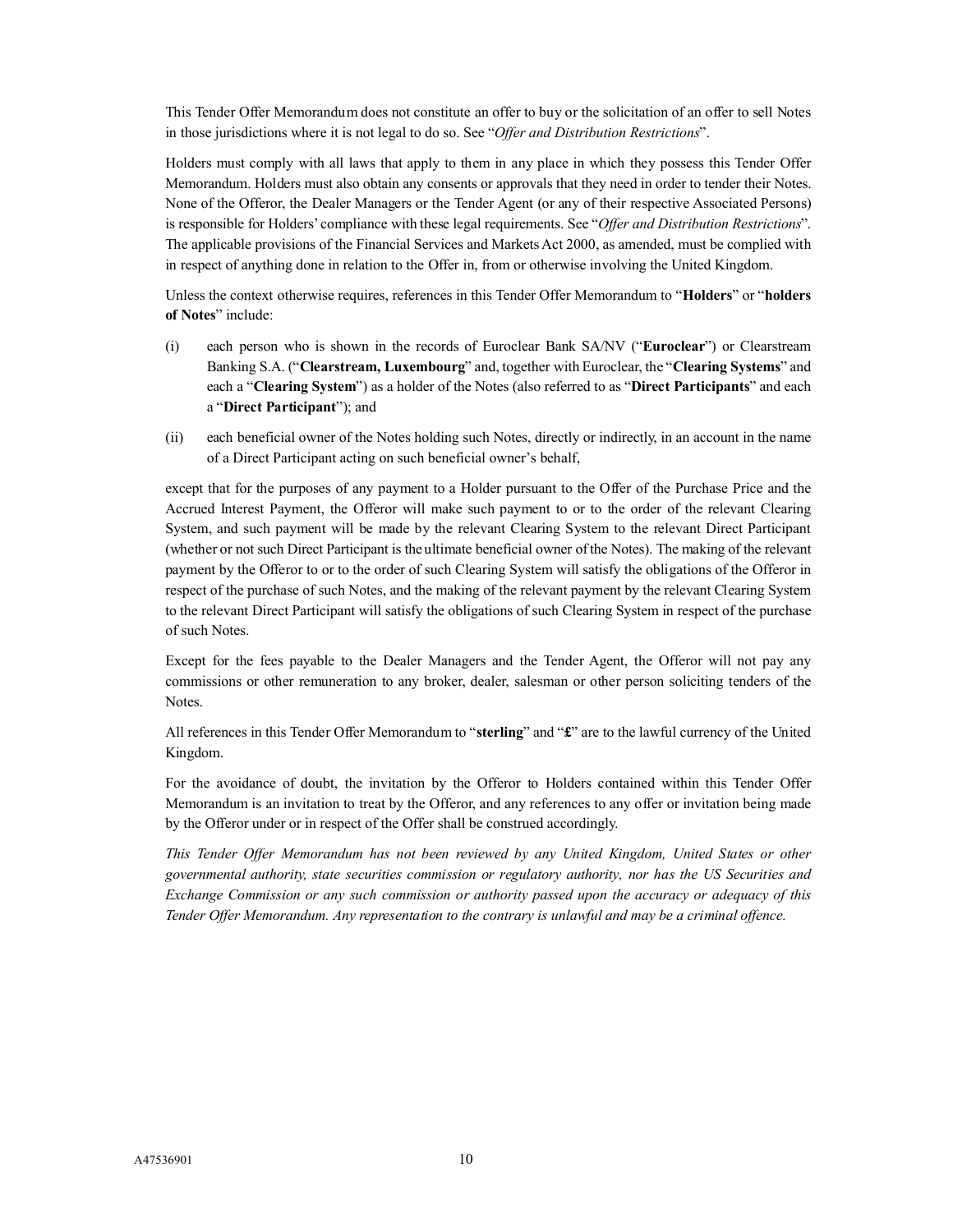# <span id="page-13-0"></span>**EXPECTED TIMETABLE OF EVENTS**

The times and dates below are indicative only and subject to change.

#### **Events Times and Dates** (*All times are London time*) *Commencement of the Offer* Announcement of the Offer. Tender Offer Memorandum available from the Tender Agent (subject to the restrictions set out in "*Offer and Distribution Restrictions*" above). 5 April 2022 *Expiration Deadline* Final deadline for receipt of valid Tender Instructions by the Tender Agent in order for Holders to be able to participate in the Offer. 4.00 p.m. on 12 April 2022 *Announcement of Indicative Results* Announcement by the Offeror of the aggregate principal amount of Notes validly tendered for purchase pursuant to the Offer, together with a non-binding indication of the level at which it expects to set the Final Acceptance Amount and indicative details of any *pro rata* scaling that will apply in the event that the Offeror decides to accept valid tenders of Notes pursuant to the Offer. Prior to the Pricing Time on 13 April 2022 *Pricing Time* Determination of the Benchmark Security Rate and calculation of the Purchase Yield and Purchase Price. At or around 11.00 a.m. on 13 April 2022 *Announcement of Results and Pricing* Announcement by the Offeror of whether it will accept valid tenders of Notes for purchase pursuant to the Offer and, if so accepted, the Final Acceptance Amount, the Benchmark Security Rate, the Purchase Yield, the Purchase Price and details of any *pro rata* scaling of tenders of the Notes. As soon as reasonably practicable after the Pricing Time *Settlement Date* 14 April 2022

Expected Settlement Date for the Offer.

*The above times and dates are subject to the right of the Offeror to extend, re-open, amend, waive any condition of and/or terminate the Offer (subject to applicable law and as provided in this Tender Offer Memorandum). Holders are advised to check with any bank, securities broker or other intermediary through which they hold Notes when such intermediary would need to receive instructions from a Holder in order for that Holder to be able to participate in, or (in the limited circumstances in which revocation is permitted) revoke their instruction to participate in, the Offer before the deadlines specified in this Tender Offer Memorandum. The deadlines set by any such intermediary and each Clearing System for the submission of Tender Instructions will be earlier than the relevant deadlines specified above. See "Procedures for Participating in the Offer"*.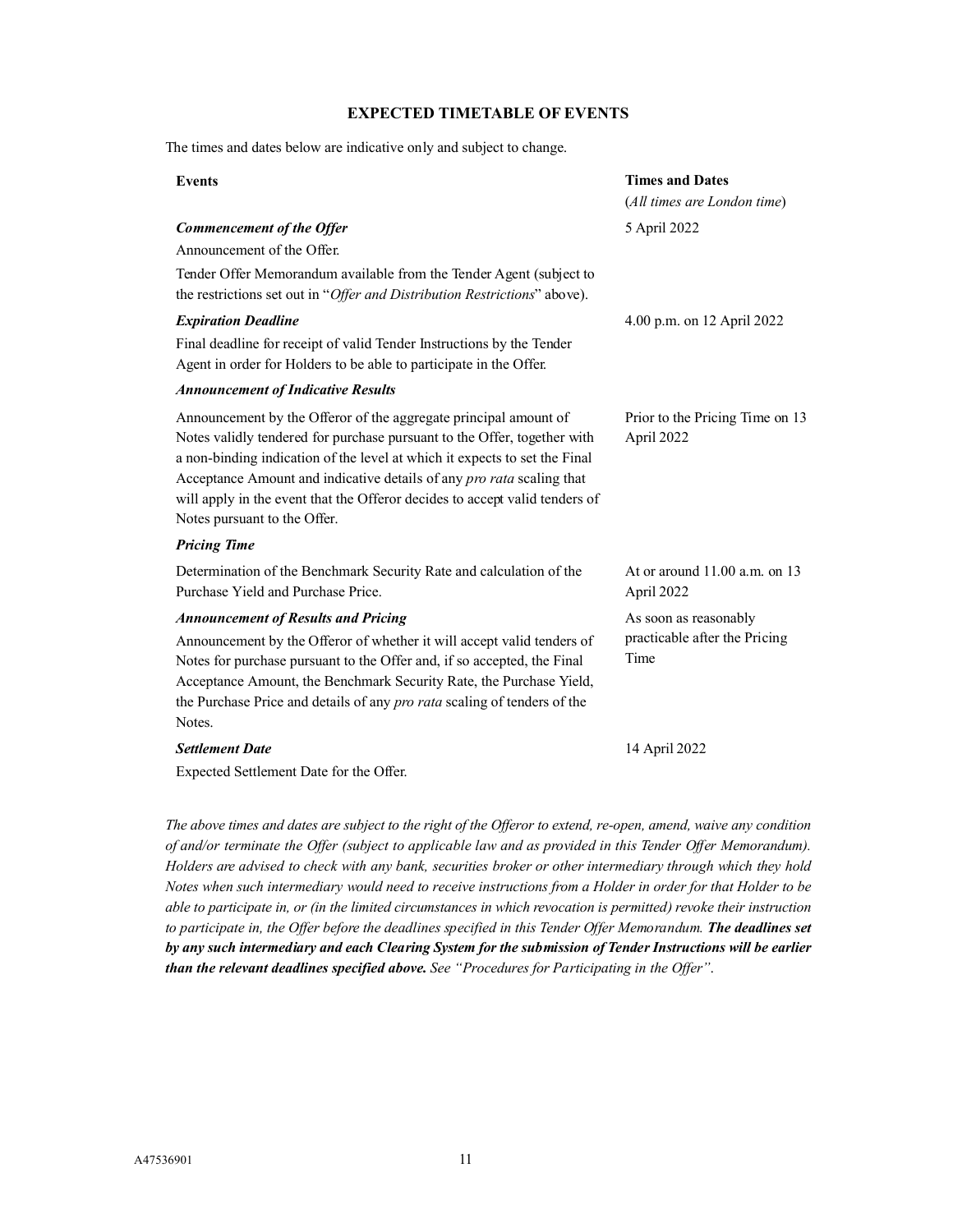# <span id="page-14-0"></span>**DEFINITIONS**

| <b>Accrued Interest</b>           | Interest accrued and unpaid on the Notes from (and including)<br>the immediately preceding interest payment date for the Notes to<br>(but excluding) the Settlement Date, determined in accordance<br>with the terms and conditions of the Notes.                                                                                                                                                                   |
|-----------------------------------|---------------------------------------------------------------------------------------------------------------------------------------------------------------------------------------------------------------------------------------------------------------------------------------------------------------------------------------------------------------------------------------------------------------------|
| <b>Accrued Interest Payment</b>   | An amount in cash (rounded to the nearest £0.01, with half a<br>pence rounded upwards) equal to the Accrued Interest on the<br>Notes validly tendered for purchase by a Holder and accepted by<br>the Offeror.                                                                                                                                                                                                      |
| <b>Associated Persons</b>         | With respect to any person, such person's directors, officers,<br>employees, agents, advisers and affiliates.                                                                                                                                                                                                                                                                                                       |
| <b>Benchmark Security</b>         | UK Treasury $2.25\%$ due 7<br>September<br>2023<br>(ISIN:<br>GB00B7Z53659).                                                                                                                                                                                                                                                                                                                                         |
| <b>Benchmark Security Rate</b>    | The mid-market yield to maturity (calculated in accordance with<br>standard market practice) of the Benchmark Security, expressed<br>as a percentage (rounded to the nearest 0.001 per cent., with<br>0.0005 per cent. rounded upwards), which shall be the arithmetic<br>mean of the bid and offered prices of the Benchmark Security<br>directly quoted on the Bloomberg Screen PXUK Page at the<br>Pricing Time. |
| <b>Bloomberg Screen PXUK Page</b> | The display page on the Bloomberg Professional service<br>designated as the "PXUK" page (or such other page as may<br>replace it on that information service, or on such other equivalent<br>information service as determined by the Dealer Managers, on<br>behalf of and in consultation with the Offeror, for the purpose of<br>displaying the bid and offered prices of the Benchmark Security).                |
| bps                               | Basis points.                                                                                                                                                                                                                                                                                                                                                                                                       |
| <b>Business Day</b>               | A day other than a Saturday or a Sunday or a public holiday on<br>which commercial banks and foreign exchange markets are open<br>for business in London.                                                                                                                                                                                                                                                           |
| <b>Clearing System Notice</b>     | The form of notice to be sent to Direct Participants by each of<br>the Clearing Systems on or about the date of this Tender Offer<br>Memorandum informing Direct Participants of the procedures to<br>be followed in order to participate in the Offer.                                                                                                                                                             |
| <b>Clearing Systems</b>           | Euroclear and Clearstream, Luxembourg.                                                                                                                                                                                                                                                                                                                                                                              |
| <b>Clearstream, Luxembourg</b>    | Clearstream Banking S.A.                                                                                                                                                                                                                                                                                                                                                                                            |
| <b>Dealer Managers</b>            | MUFG Securities EMEA plc and NatWest Markets Plc.                                                                                                                                                                                                                                                                                                                                                                   |
| <b>Direct Participant</b>         | Each person who is shown in the records of the Clearing Systems<br>as a holder of the Notes.                                                                                                                                                                                                                                                                                                                        |
| <b>Euroclear</b>                  | Euroclear Bank SA/NV.                                                                                                                                                                                                                                                                                                                                                                                               |
| <b>Expiration Deadline</b>        | 4.00 p.m. (London time) on 12 April 2022 (subject to the right of<br>the Offeror to extend, re-open, amend and/or terminate the<br>Offer).                                                                                                                                                                                                                                                                          |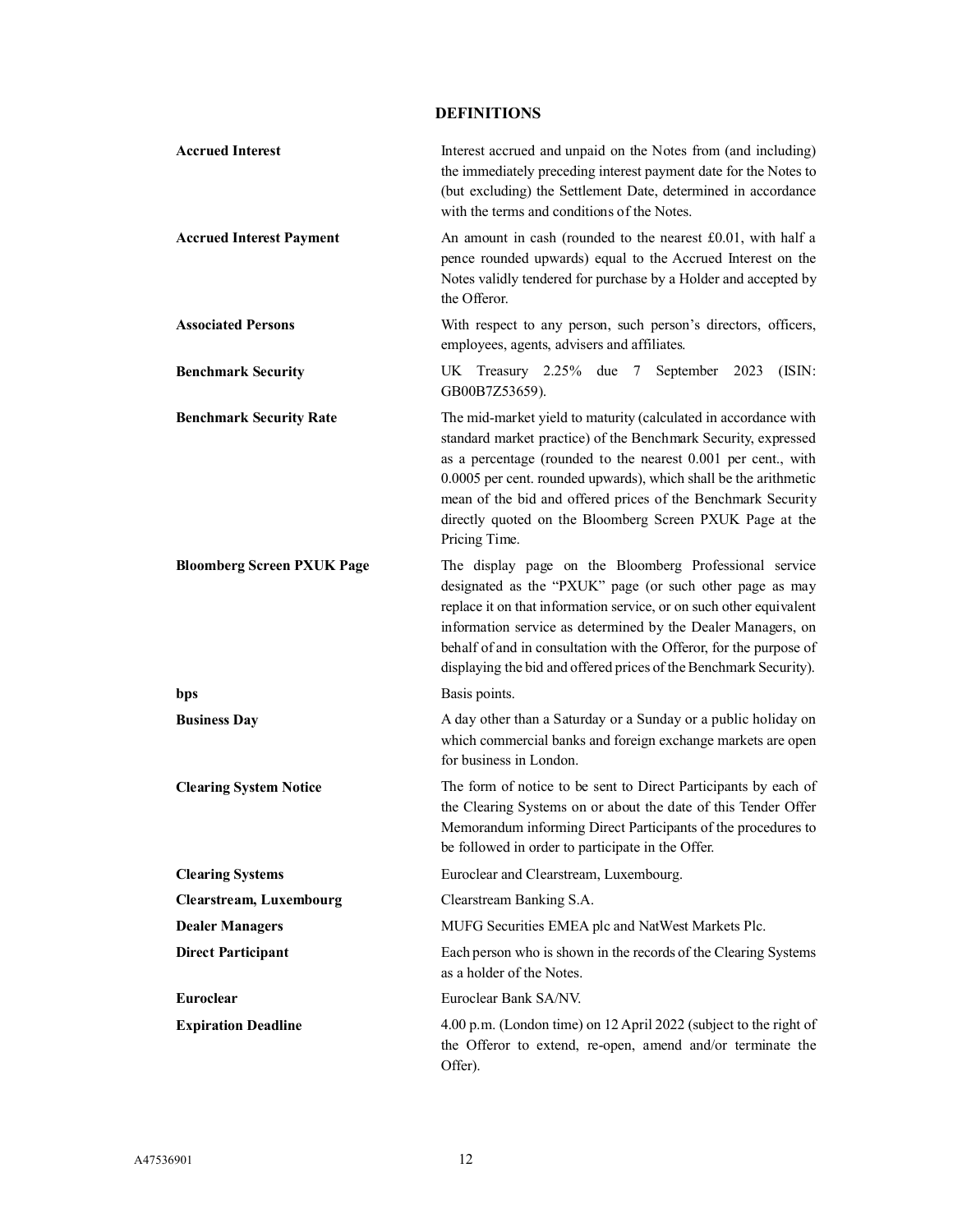| <b>Final Acceptance Amount</b> | The aggregate principal amount (if any) of Notes validly<br>tendered pursuant to the Offer that the Offeror decides, in its sole<br>and absolute discretion, to accept for purchase. See further "The<br>Offer - Final Acceptance Amount and Scaling".                                                                                                                                                                                          |
|--------------------------------|-------------------------------------------------------------------------------------------------------------------------------------------------------------------------------------------------------------------------------------------------------------------------------------------------------------------------------------------------------------------------------------------------------------------------------------------------|
| Holder                         | A holder of Notes (including as further defined in the section<br>"General" on page 10).                                                                                                                                                                                                                                                                                                                                                        |
| <b>Notes</b>                   | The Offeror's outstanding 4.50 per cent. Guaranteed Notes due<br>2023 (ISIN: XS1407695680) (originally issued in an aggregate<br>principal amount of £300,000,000, of which £300,000,000 is<br>currently outstanding).                                                                                                                                                                                                                          |
| <b>Notifying News Service</b>  | A recognised financial news service or services (e.g. Reuters/<br>Bloomberg) as selected by the Offeror.                                                                                                                                                                                                                                                                                                                                        |
| Offer                          | The invitation by the Offeror, subject to the offer and distribution<br>restrictions referred to in "Offer and Distribution Restrictions",<br>to Holders to tender their Notes for purchase by the Offeror for<br>cash, up to the Final Acceptance Amount, on the terms and<br>subject to the conditions set out in this Tender Offer<br>Memorandum.                                                                                            |
| <b>Offeror</b>                 | Travis Perkins plc.                                                                                                                                                                                                                                                                                                                                                                                                                             |
| <b>Pricing Time</b>            | At or around 11.00 a.m. (London time) on 13 April 2022.                                                                                                                                                                                                                                                                                                                                                                                         |
| <b>Purchase Price</b>          | The price (expressed as a percentage of the principal amount of<br>the Notes accepted for purchase pursuant to the Offer and<br>rounded to the nearest 0.001 per cent. (with 0.0005 per cent.<br>rounded upwards)) payable by the Offeror for the Notes validly<br>tendered in the Offer and accepted for purchase by the Offeror,<br>which is to be determined at the Pricing Time in the manner<br>described in "The Offer - Purchase Price". |
| <b>Purchase Spread</b>         | 145 bps.                                                                                                                                                                                                                                                                                                                                                                                                                                        |
| <b>Purchase Yield</b>          | The annualised sum of the Purchase Spread and the Benchmark<br>Security Rate.                                                                                                                                                                                                                                                                                                                                                                   |
| <b>RNS</b>                     | The Regulatory News Service provided by the London Stock<br>Exchange plc (being a regulatory information service that is on<br>the list of regulatory information services maintained by the<br>Financial Conduct Authority).                                                                                                                                                                                                                   |
| <b>Sanctions Authority</b>     | Each of:                                                                                                                                                                                                                                                                                                                                                                                                                                        |
|                                | the United States government;<br>(i)                                                                                                                                                                                                                                                                                                                                                                                                            |
|                                | the United Nations;<br>(ii)                                                                                                                                                                                                                                                                                                                                                                                                                     |
|                                | (iii) the European Union (or any of its member states);                                                                                                                                                                                                                                                                                                                                                                                         |
|                                | (iv) the United Kingdom;                                                                                                                                                                                                                                                                                                                                                                                                                        |
|                                | any other equivalent governmental or regulatory authority,<br>(v)<br>institution or agency which administers economic,<br>financial or trade sanctions; or                                                                                                                                                                                                                                                                                      |
|                                | (vi) the respective governmental institutions, departments and<br>agencies of any of the foregoing including, without                                                                                                                                                                                                                                                                                                                           |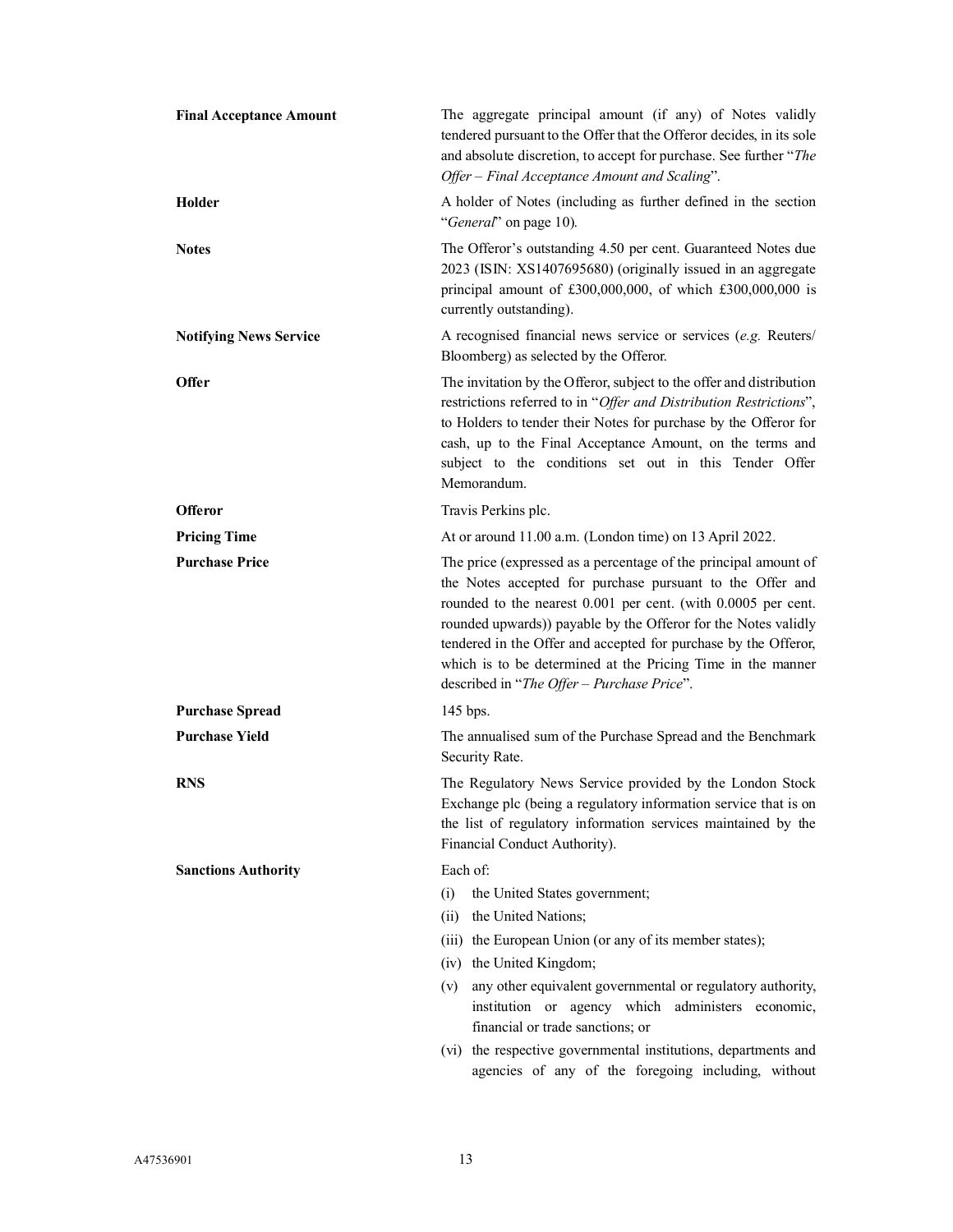limitation, the Office of Foreign Assets Control of the US Department of the Treasury, the United States Department of State, the United States Department of Commerce and Her Majesty's Treasury.

**Sanctions Restricted Person** Each person or entity (a "**Person**"):

- (a) that is organised or resident in a country or territory which is the target of comprehensive country sanctions administered or enforced by any Sanctions Authority; or
- (b) that is, or is directly or indirectly owned or controlled by a [Person that is, described or designated in \(i\) the m](https://www.treasury.gov/ofac/downloads/sdnlist.pdf)ost current "Specially Designated Nationals and Blocked Persons" list (which as of the date hereof can be found at: https://www.treasury.gov/ofac/downloads/sdnlist.pdf); (ii) [the Foreign Sanctions Evaders List \(which as of the da](http://www.treasury.gov/ofac/downloads/fse/fselist.pdf)te hereof can be found at: http://www.treasury.gov/ofac/downloads/fse/fselist.pdf); (iii) the most current "Consolidated list of persons, groups [and entities subject to EU financial sanctions"](https://data.europa.eu/euodp/en/data/dataset/consolidated-list-of-persons-groups-and-entities-subject-to-eu-financial-sanctions) (which as of [the date hereof can be found at:](https://data.europa.eu/euodp/en/data/dataset/consolidated-list-of-persons-groups-and-entities-subject-to-eu-financial-sanctions)  [https://data.europ](https://data.europa.eu/euodp/en/data/dataset/consolidated-list-of-persons-groups-and-entities-subject-to-eu-financial-sanctions)[a.eu/euodp/en/data/dataset/consolidated](https://eeas.europa.eu/topics/sanctions-policy/8442/consolidated-list-sanctions_en)[list-of-persons-groups-and-entities-subject-t](https://eeas.europa.eu/topics/sanctions-policy/8442/consolidated-list-sanctions_en)o-eufinancial-sanctionshttps://eeas.europa.eu/topics/sanctionspolicy/8442/consolidated-list-sanctions\_en); or (iv) the [most current United Kingdom Sanctions List \(which as at](https://www.gov.uk/government/publications/the-uk-sanctions-list)  [the date](https://www.gov.uk/government/publications/the-uk-sanctions-list) hereof can be found at: https://www.gov.uk/government/publications/the-uksanctions-list); or
- (c) that is otherwise the subject of any sanctions administered or enforced by any Sanctions Authority, other than solely by virtue of their inclusion in: (i) the most current "Sectoral Sanctions Identifications" list (which as of the date hereof [can be found a](https://www.treasury.gov/ofac/downloads/ssi/ssilist.pdf)t: https://www.treasury.gov/ofac/downloads/ssi/ssilist.pdf) (the "**SSI List**"); (ii) Annexes 3, 4, 5 and 6 of Council Regulation No. 833/2014, as amended by Council Regulation No. 960/2014, Council Regulation No. 2015/1797 and Council Regulation No. 2017/2212 (the "**EU Annexes**"); (iii) the "Current list of designated persons: Russia" published by the Office of Financial Sanctions Implementation (which as at the date hereof can be found at: [https://www.gov.uk/government/publications/financial](https://www.gov.uk/government/publications/financial-sanctions-ukraine-sovereignty-and-territorial-integrity)sanctions-ukraine-sovereignty-and-territorial-integrity); or (iv) any other list maintained by a Sanctions Authority, with similar effect to the SSI List or the EU Annexes.

**Scaling Factor** The factor to be used for any scaling of tenders of Notes pursuant to the Offer, as described in this Tender Offer Memorandum. See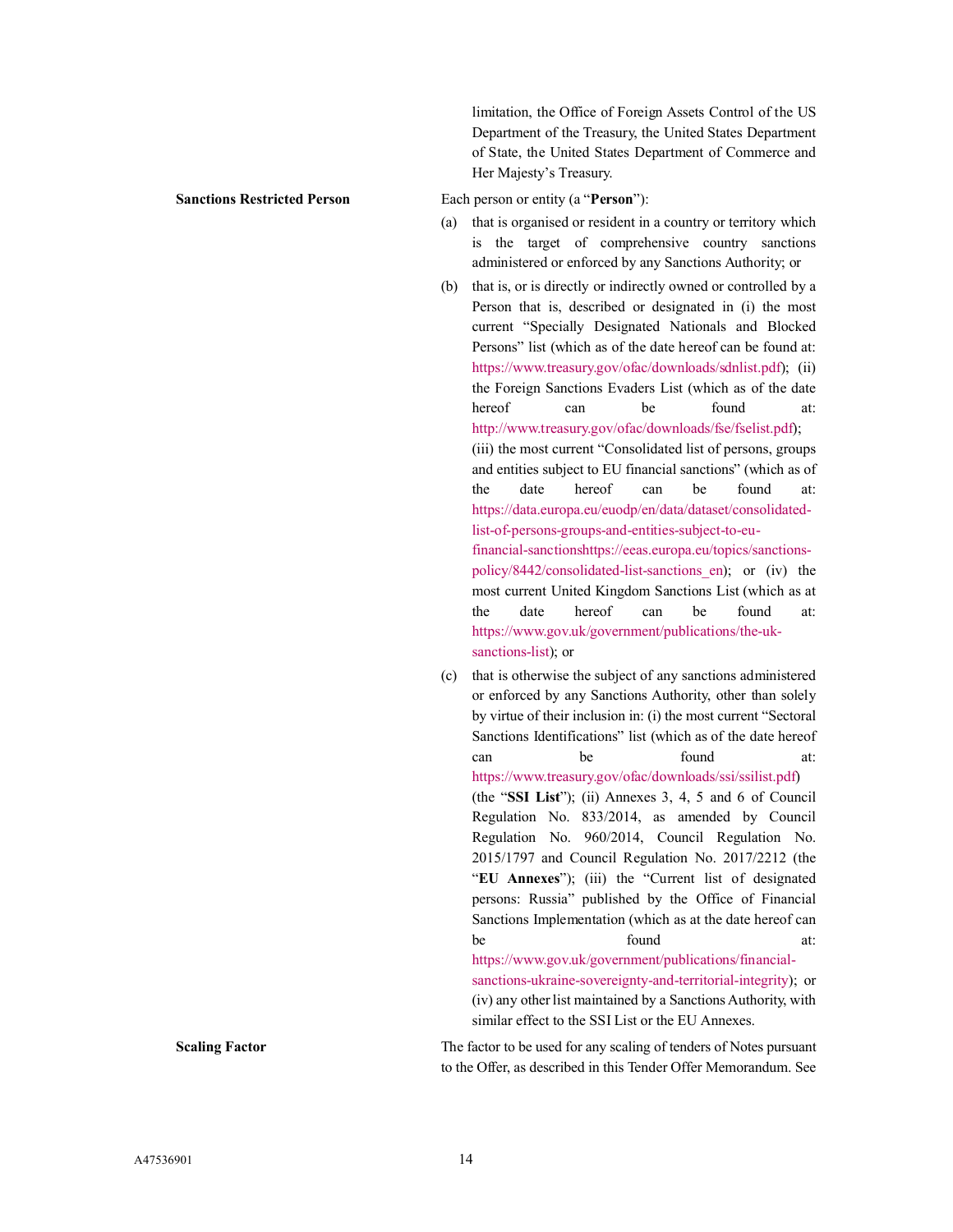|                                 | "Further Information and Terms and Conditions – Scaling of<br>Tenders".                                                                                                                                                                                                                                                                                                                                                                                                                                                      |
|---------------------------------|------------------------------------------------------------------------------------------------------------------------------------------------------------------------------------------------------------------------------------------------------------------------------------------------------------------------------------------------------------------------------------------------------------------------------------------------------------------------------------------------------------------------------|
| <b>Settlement Date</b>          | Expected to be 14 April 2022 (subject to the right of the Offeror<br>to extend, re-open, amend and/or terminate the Offer).                                                                                                                                                                                                                                                                                                                                                                                                  |
| <b>Target Acceptance Amount</b> | The maximum aggregate principal amount of Notes (if any) that<br>the Offeror proposes to accept for purchase pursuant to the Offer<br>such that the total Purchase Price payable (excluding Accrued<br>Interest) by the Offeror for all such Notes accepted for purchase<br>pursuant to the Offer does not exceed $£120,000,000$ (although<br>the Offeror reserves the right, in its sole discretion, to accept<br>significantly more or significantly less than (or none of) the<br>Target Acceptance Amount for purchase). |
| <b>Tender Agent</b>             | Kroll Issuer Services Limited.                                                                                                                                                                                                                                                                                                                                                                                                                                                                                               |
| <b>Tender Instruction</b>       | The electronic tender and blocking instruction in the form<br>specified in the Clearing System Notice for submission by Direct<br>Participants to the Tender Agent via the relevant Clearing System<br>and in accordance with the requirements of such Clearing<br>System by the relevant deadlines in order for Holders to be able<br>to participate in the Offer.                                                                                                                                                          |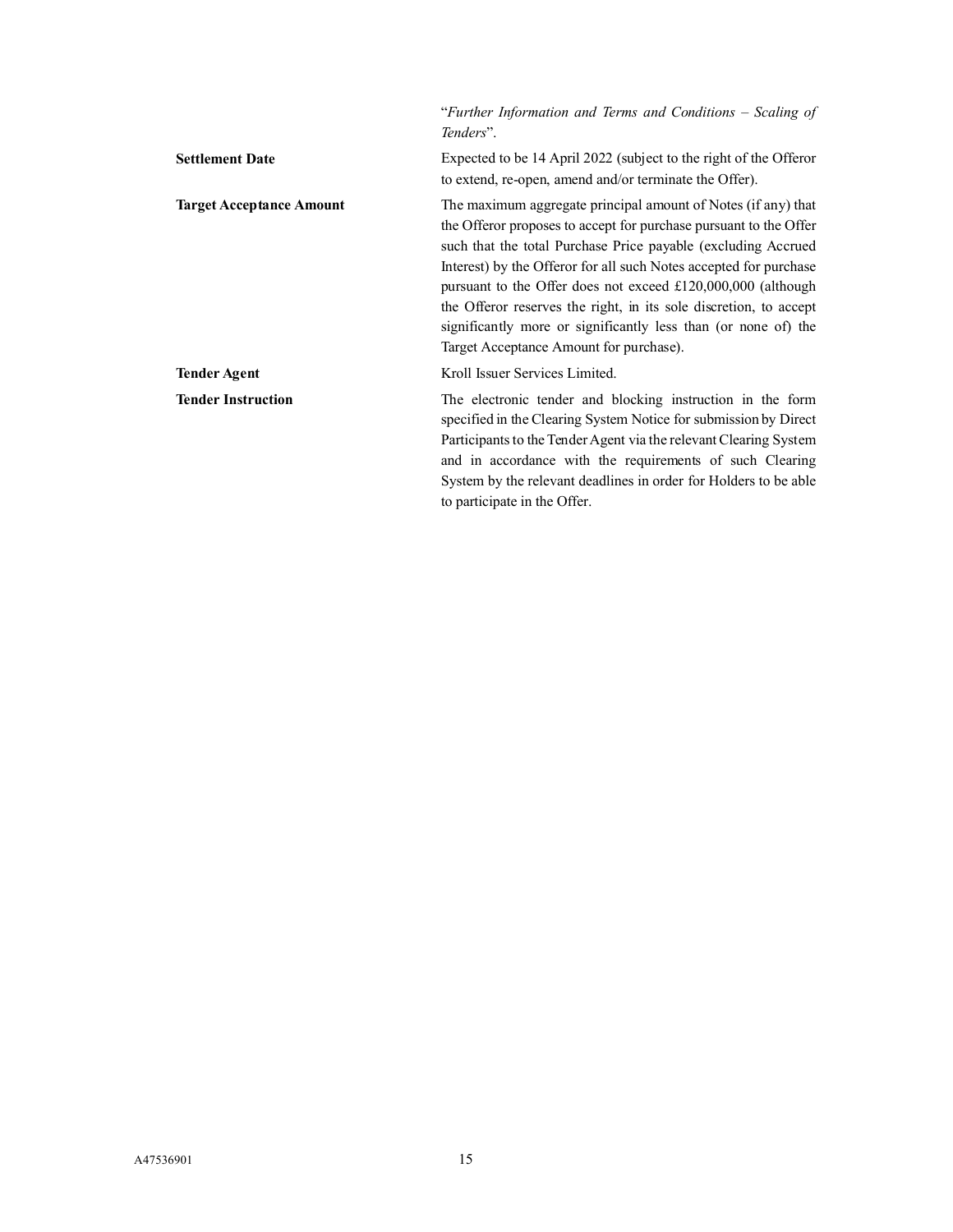# <span id="page-18-0"></span>**FURTHER INFORMATION AND TERMS AND CONDITIONS**

#### **Total amount payable to Holders**

If the Offeror decides to accept valid tenders of Notes pursuant to the Offer, the total amount that will be paid to each Holder on the Settlement Date for the Notes accepted for purchase from such Holder will be an amount (rounded to the nearest £0.01, with half a pence rounded upwards) equal to the sum of:

- (a) the product of (i) the aggregate principal amount of the Notes accepted for purchase from such Holder pursuant to the Offer and (ii) the Purchase Price; and
- (b) the Accrued Interest Payment on such Notes.

The Purchase Price will be determined by the Dealer Managers at the Pricing Time in the manner described in "*The Offer – Purchase Price*".

#### **Scaling of Tenders**

If the Offeror decides to accept valid tenders of Notes pursuant to the Offer and the aggregate principal amount of Notes validly tendered for purchase pursuant to the Offer is greater than the Final Acceptance Amount, the Offeror intends to accept such validly tendered Notes on a *pro rata* basis and, for the purpose of such acceptance, each such tender of Notes will be scaled by a factor (a "**Scaling Factor**") derived from (i) the Final Acceptance Amount divided by (ii) the aggregate principal amount of the Notes validly tendered (subject to adjustment to allow for the aggregate principal amount of Notes accepted for purchase, following the rounding of tenders of Notes described in the next paragraph, to equal the Final Acceptance Amount exactly).

Each tender of Notes that is scaled in this manner will be rounded down to the nearest  $\pounds1,000$  in principal amount. In addition, in the event of any such scaling, the Offeror intends to apply *pro rata* scaling to each valid tender of Notes in such a manner as will result in both (a) the relevant Holder transferring Notes to the Offeror in an aggregate principal amount of at least £100,000 (being the minimum denomination of the Notes), and (b) the relevant Holder's residual amount of Notes (being the principal amount of the Notes the subject of the relevant Tender Instruction that are not accepted for purchase by virtue of such scaling) amounting to either (i) at least £100,000 or (ii) zero, and the Offeror therefore intends to adjust the relevant Scaling Factor applicable to any relevant Tender Instruction accordingly.

See also "*Risk Factors and Other Considerations – Minimum Denomination of the Notes*" below.

#### **Payment**

If Notes validly tendered in the Offer are accepted for purchase by the Offeror, the aggregate amounts payable to Holders for such Notes in each Clearing System will be paid, in immediately available funds, on the Settlement Date (subject to the right of the Offeror to delay the acceptance of Tender Instructions as set out in this Tender Offer Memorandum) to such Clearing System for payment to the cash accounts of the relevant Holders in such Clearing System (see "*Procedures for Participating in the Offer*"). The payment of such aggregate amounts to the Clearing Systems will discharge the obligation of the Offeror to all such Holders in respect of the payment of the Purchase Price and Accrued Interest Payments.

Provided the Offeror makes, or has made on its behalf, full payment of the Purchase Price and Accrued Interest Payments for all Notes accepted for purchase pursuant to the Offer to the Clearing Systems on or before the Settlement Date (subject to any postponement of the Settlement Date as described above), under no circumstances will any additional interest be payable to a Holder because of any delay in the transmission of funds from the relevant Clearing System or any other intermediary with respect to such Notes of that Holder.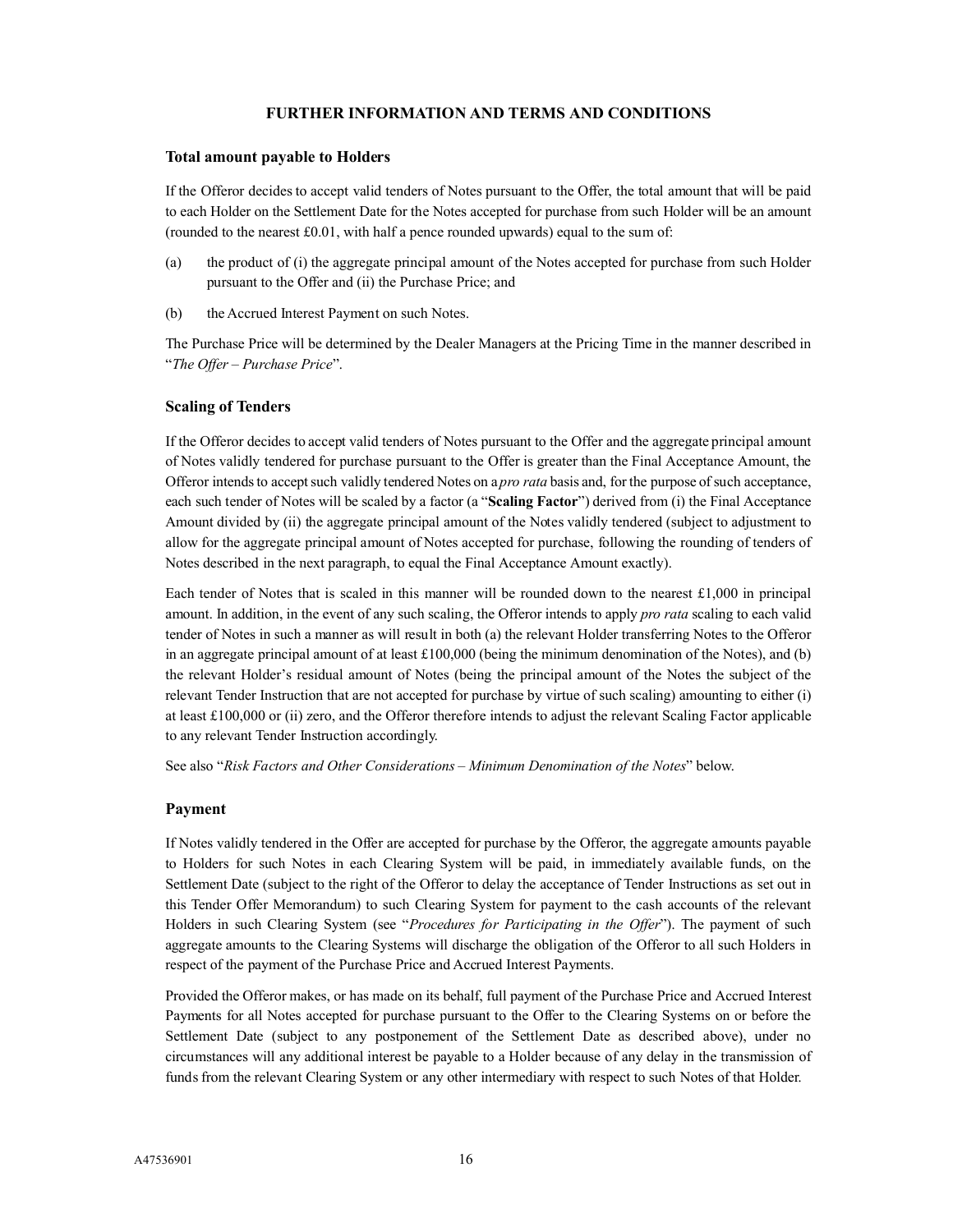# **General conditions of the Offer**

The Offeror expressly reserves the right, in its sole discretion, to delay acceptance of tenders of Notes pursuant to the Offer in order to comply with applicable laws. In all cases, the purchase of Notes for cash pursuant to the Offer will only be made after the submission of a valid Tender Instruction in accordance with the procedures described in "*Procedures for Participating in the Offer*", which include the blocking of the Notes tendered in the relevant account in the relevant Clearing System as described in "*Risk Factors and Other Considerations – Restrictions on transfer of Notes*" below.

The Offeror will at all times have the discretion to accept for purchase any Notes tendered in the Offer, the tender of which would otherwise be invalid or, in the sole opinion of the Offeror, may otherwise be invalid.

The Offeror is not under any obligation to accept any tender of Notes for purchase pursuant to the Offer. Tenders of Notes for purchase may be rejected in the sole discretion of the Offeror for any reason, and the Offeror is not under any obligation to Holders to furnish any reason or justification for refusing to accept a tender of Notes for purchase. For example, tenders of Notes for purchase may be rejected in the sole discretion of the Offeror if the Offer is terminated, if the Offer does not comply with the relevant requirements of a particular jurisdiction or for any other reason.

Notes that are not successfully tendered or accepted for purchase pursuant to the Offer will remain outstanding.

Holders are advised that the Offeror may, in its sole discretion, accept tenders of Notes pursuant to the Offer on more than one date if the Offer is extended or re-opened.

All conditions to the Offer set out in this Tender Offer Memorandum will, if any Notes are to be accepted for purchase on the Settlement Date, be either satisfied or waived by the Offeror concurrently with or before the Settlement Date. If any of the conditions are not satisfied by the Expiration Deadline, the Offeror may, in its sole and absolute discretion and without giving any notice, terminate the Offer or extend the Offer and continue to accept tenders.

The failure of any person to receive a copy of this Tender Offer Memorandum or any announcement made or notice issued in connection with the Offer shall not invalidate any aspect of the Offer. No acknowledgement of receipt of any Tender Instruction and/or other documents will be given by the Offeror or the Tender Agent.

#### **Costs and Expenses**

Any charges, costs and expenses incurred by the Holders or any intermediary in connection with the Offer shall be borne by such Holder. No brokerage costs are being levied by the Dealer Managers or the Tender Agent. Holders should check whether their brokers, custodians or other intermediaries will assess fees.

#### **Announcements**

Unless stated otherwise, announcements in connection with the Offer will be made by or on behalf of the Offeror by (i) publication through RNS and (ii) the delivery of notices to the Clearing Systems for communication to Direct Participants. Such announcements may also be made (a) on the relevant Reuters Insider Screen and/or (b) by the issue of a press release to a Notifying News Service. Copies of all such announcements, press releases and notices can also be obtained upon request from the Tender Agent, the contact details for which are on the last page of this Tender Offer Memorandum. Significant delays may be experienced where notices are delivered to the Clearing Systems and Holders are urged to contact the Tender Agent for the relevant announcements during the course of the Offer. In addition, Holders may contact the Dealer Managers for information using the contact details on the last page of this Tender Offer Memorandum.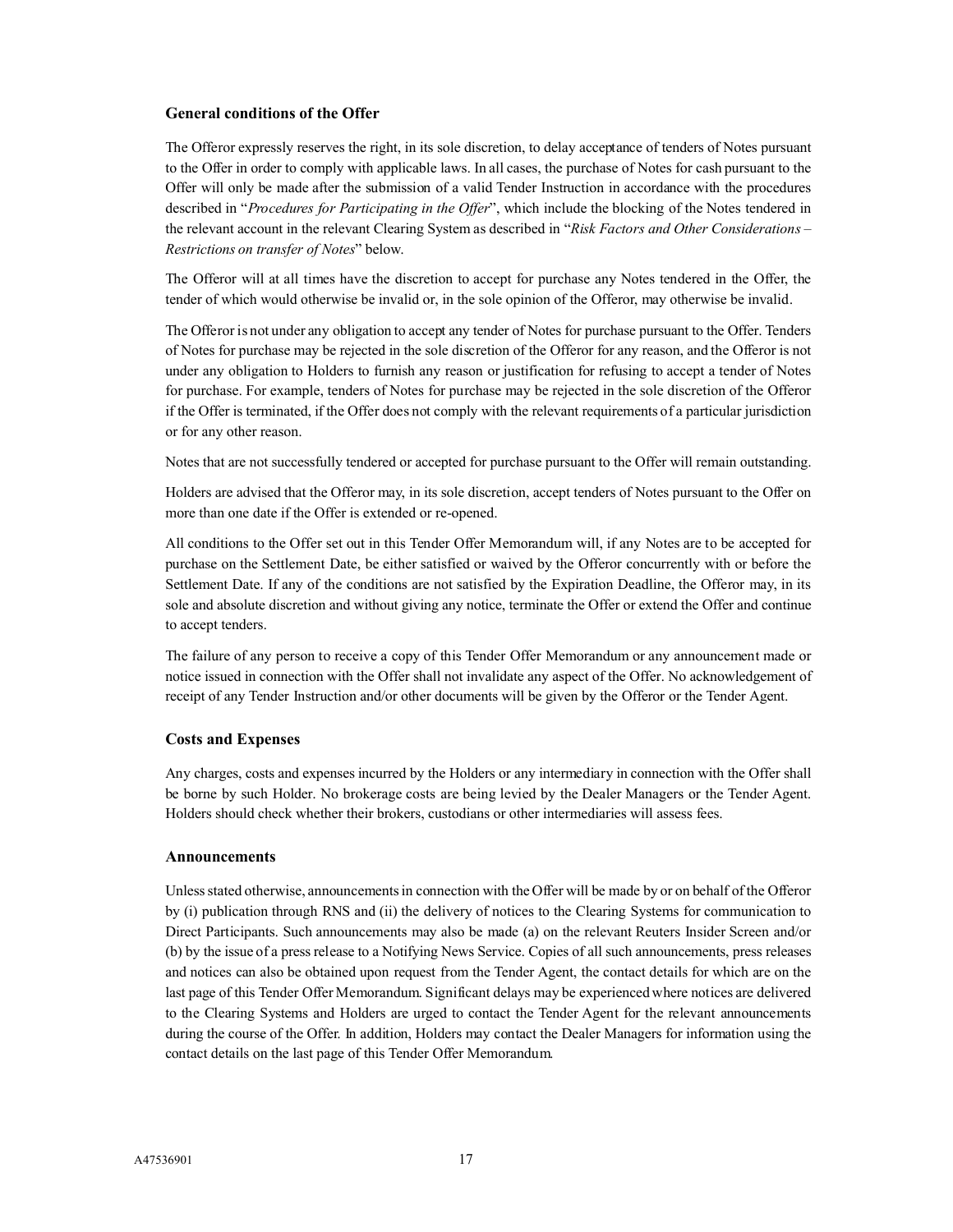# **Governing law**

The Offer, each Tender Instruction and any purchase of Notes pursuant to the Offer, and any non-contractual obligations arising out of or in connection with any of the foregoing, shall be governed by and construed in accordance with English law. By submitting a Tender Instruction, the relevant Holder irrevocably and unconditionally agrees for the benefit of the Offeror, the Dealer Managers and the Tender Agent that the courts of England are to have exclusive jurisdiction to settle any disputes that may arise out of or in connection with the Offer or such Tender Instruction (including any disputes relating to any non-contractual obligations arising out of or in connection with the Offer) and that, accordingly, any suit, action or proceedings arising out of or in connection with the foregoing may be brought in such courts.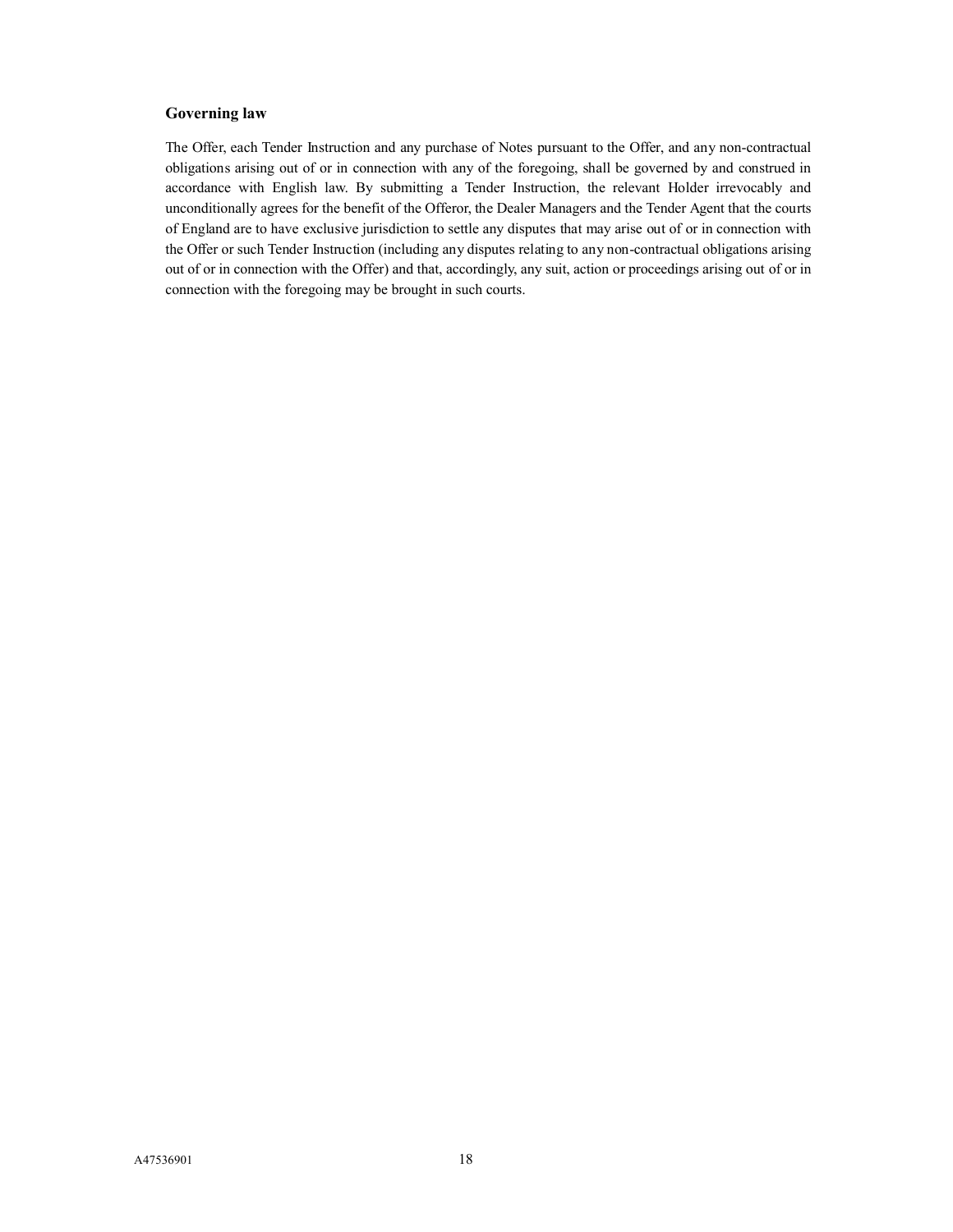# <span id="page-21-0"></span>**RISK FACTORS AND OTHER CONSIDERATIONS**

*Before making a decision whether to tender Notes pursuant to the Offer, Holders should carefully consider all of the information in this Tender Offer Memorandum and, in particular, the following factors*:

#### **Uncertainty as to the trading market for Notes not purchased**

Although the Notes that are not validly tendered by Holders or accepted for purchase by the Offeror (including any Notes which are validly tendered but are not accepted for purchase pursuant to the Offer by virtue of any scaling) will continue to be admitted to the Official List of the Financial Conduct Authority and to trading on the London Stock Exchange plc's main market, to the extent tenders of Notes in the Offer are accepted by the Offeror and the Offer is completed, the trading markets for the Notes that remain outstanding following such completion may be significantly more limited. Such remaining Notes may command a lower price than a comparable issue of securities with greater market liquidity. A reduced market value and liquidity may also make the trading price of such remaining Notes more volatile. As a result, the market price for such Notes that remain outstanding after the completion of the Offer may be adversely affected as a result of the Offer. None of the Offeror, the Dealer Managers or the Tender Agent (or any of their respective affiliates) has any duty to make a market in any such remaining Notes.

#### **No obligation to accept tenders of Notes for purchase**

The Offeror is not under any obligation to accept any tender of Notes for purchase pursuant to the Offer. The Offeror will determine the Final Acceptance Amount and any applicable Scaling Factor in its sole and absolute discretion. Tenders of Notes for purchase may be rejected in the sole and absolute discretion of the Offeror for any reason, and the Offeror is not under any obligation to Holders to furnish any reason or justification for refusing to accept a tender of Notes for purchase. For example, tenders of Notes for purchase may be rejected if the Offer is terminated, if the Offer does not comply with the relevant requirements of a particular jurisdiction or for any other reason, in all cases in the sole and absolute discretion of the Offeror.

#### **Responsibility for complying with the procedures of the Offer**

Holders are responsible for complying with all of the procedures for tendering Notes pursuant to the Offer (including the submission of Tender Instructions). Holders who wish to tender their Notes for purchase should allow sufficient time for timely completion of the relevant submission procedures. None of the Offeror, the Dealer Managers or the Tender Agent (or any of their respective Associated Persons) assumes any responsibility for informing any Holder of irregularities with respect to such Holder's participation in the Offer including any errors or other irregularities, manifest or otherwise, in any Tender Instruction.

#### **Risk of acceptance on a** *pro rata* **basis**

The Notes can only be tendered in the Offer in respect of a minimum principal amount of Notes of no less than  $£100,000$ , being the minimum denomination of the Notes, and integral multiples of £1,000 thereafter. If the Offeror accepts any Notes for purchase pursuant to the Offer and the aggregate principal amount of Notes validly tendered for purchase is greater than the Final Acceptance Amount, the Offeror intends to accept such Notes for purchase on a *pro rata* basis such that the aggregate principal amount of Notes accepted for purchase pursuant to the Offer is no greater than the Final Acceptance Amount.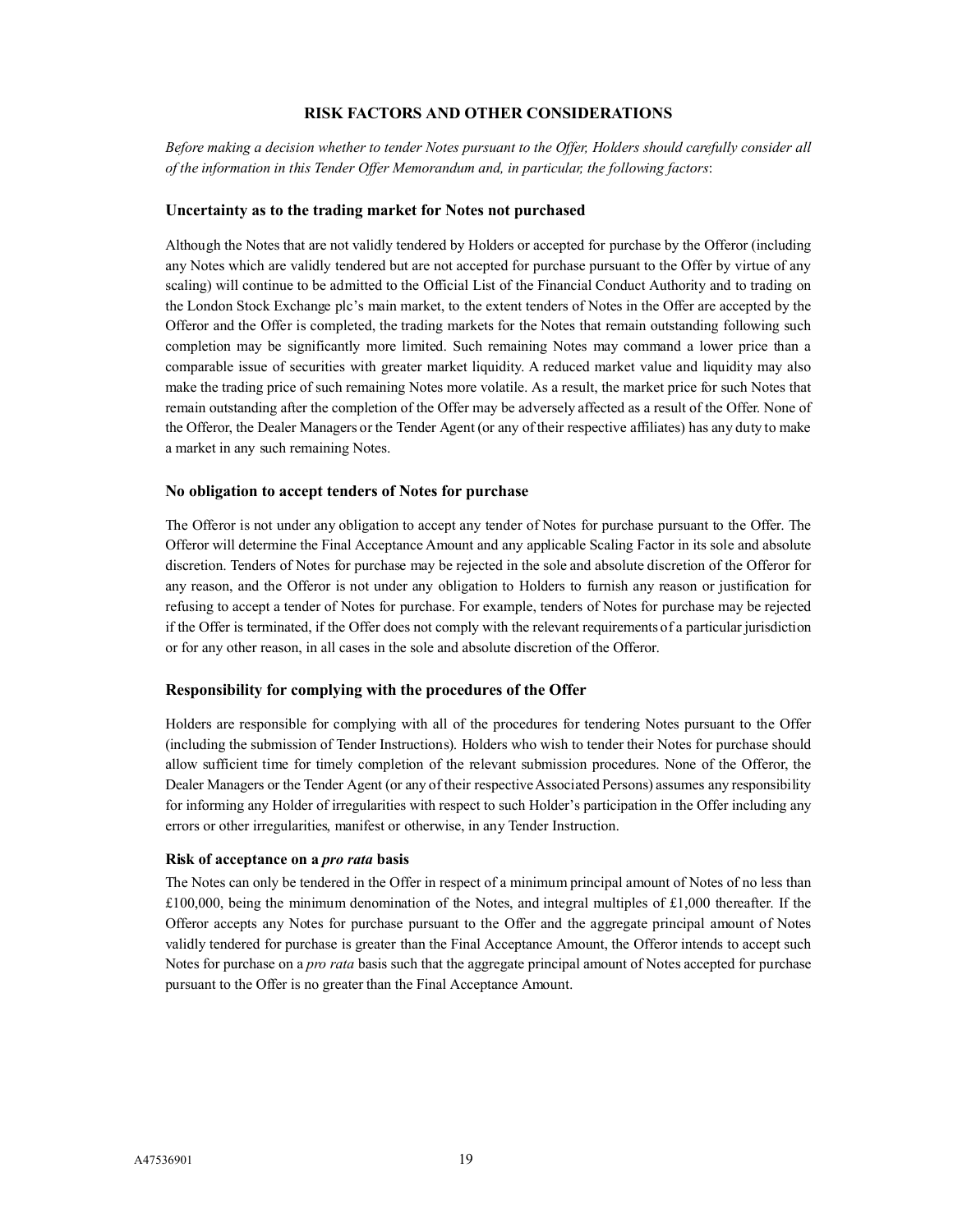#### **Completion, termination and amendment**

Until the Offeror announces whether it has decided to accept valid tenders of Notes pursuant to the Offer, no assurance can be given that the Offer will be completed. Notes that are not successfully tendered for purchase pursuant to the Offer will remain outstanding.

In addition, subject to applicable law and as provided in this Tender Offer Memorandum, the Offeror may, in its sole discretion, extend, re-open, amend and/or terminate the Offer at any time before such announcement and may, in its sole discretion, waive any of the conditions to the Offer either before or after such announcement.

# **Non-tendering Holders**

Holders who do not participate in the Offer, or whose Notes are not accepted for purchase by the Offeror pursuant to the Offer, will continue to hold their Notes subject to the terms and conditions of the Notes.

# **Tender Instructions irrevocable**

Tender Instructions will be irrevocable except in the limited circumstances described in "*Extension, Amendment and Termination*".

# **Compliance with offer and distribution restrictions**

Holders are referred to the offer and distribution restrictions in "*Offer and Distribution Restrictions*" and the agreements, acknowledgements, representations, warranties and undertakings in "*Procedures for Participating in the Offer*", which Holders will be deemed to make on submission of a Tender Instruction. Non-compliance with these could result in, among other things, the unwinding of trades and/or heavy penalties.

#### **Tenders of Notes by Sanctions Restricted Persons will not be accepted**

A Holder or a beneficial owner of the Notes who is, or who is believed by the Offeror to be, a Sanctions Restricted Person (as defined herein) may not participate in the Offer. No steps taken by a Sanctions Restricted Person to tender any or all of its Notes for purchase pursuant to the Offer will be accepted by the Offeror and such Sanctions Restricted Person will not be eligible to receive the Purchase Price or any Accrued Interest Payment in any circumstances. The restriction described in this paragraph shall not apply if and to the extent that it is or would be a breach of any provision of the Blocking Regulations (as defined below) and/or any associated and applicable national law, instrument or regulation related thereto.

#### **Responsibility to consult advisers**

Each Holder is solely responsible for making its own independent appraisal of all matters as such Holder deems appropriate (including those relating to the Offer, the Offeror and the Notes) and each Holder must make its own decision as to whether to tender any or all of its Notes for purchase pursuant to the Offer.

Holders should consult their own tax, accounting, financial, regulatory and legal advisers regarding the suitability to themselves of the tax, accounting or other consequences of participating in the Offer, including any disposal of Notes.

None of the Offeror, the Dealer Managers, the Tender Agent or any of their respective Associated Persons is acting for any Holder, or will be responsible to any Holder for providing any protections which would be afforded to its clients or for providing advice in relation to the Offer, and accordingly none of the Offeror, the Dealer Managers, the Tender Agent or any of their respective Associated Persons has made or will make any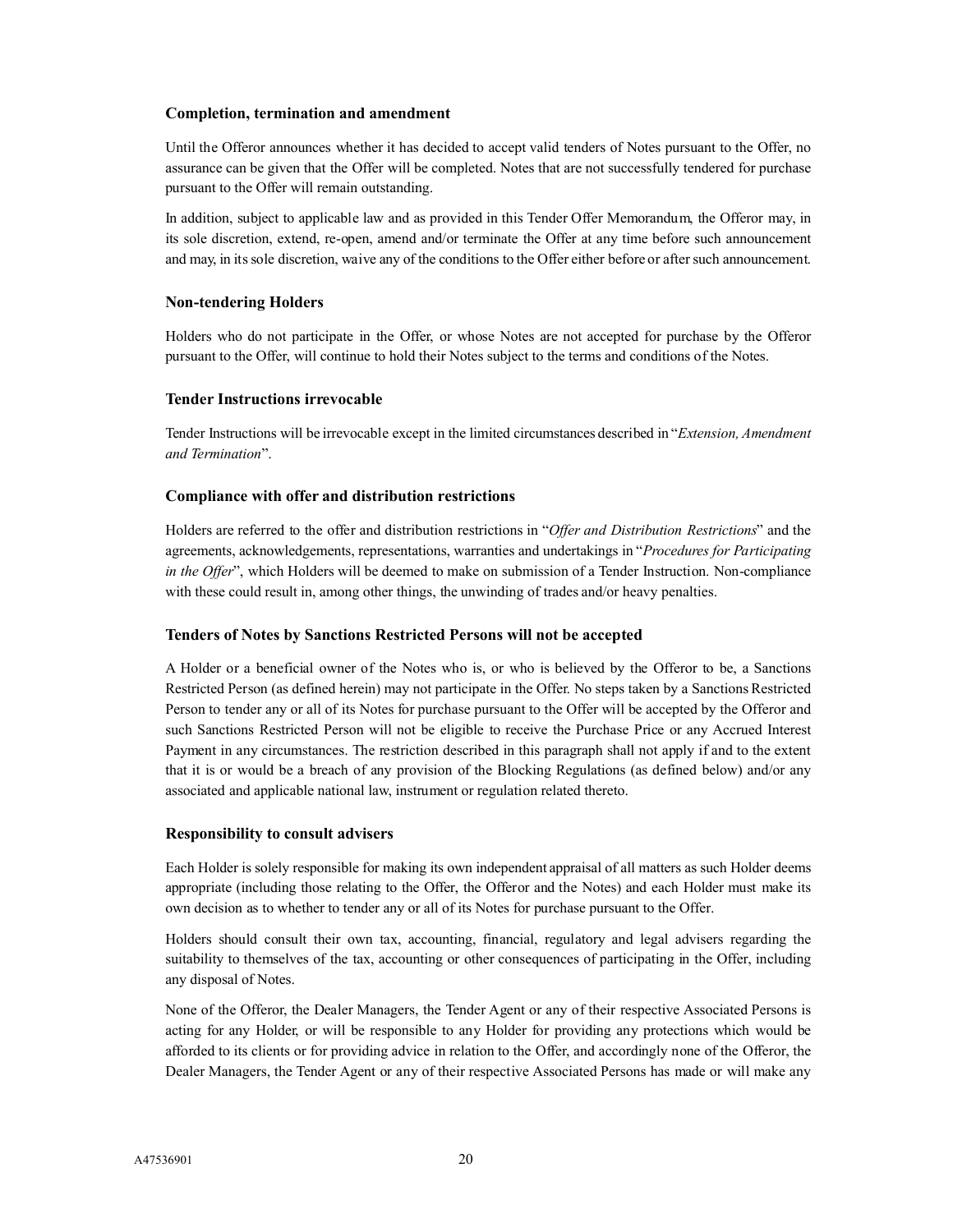assessment of the merits and risks of the Offer or of the impact of the Offer on the interests of the Holders either as a class or as individuals, and none of them makes any recommendation as to whether Holders should tender Notes in the Offer.

# **Restrictions on transfer of Notes**

When considering whether to participate in the Offer, Holders should take into account that restrictions on the transfer of Notes by Holders will apply from the time of submission of Tender Instructions. A Holder will, on submitting a Tender Instruction, agree that its Notes will be blocked in the relevant account in the relevant Clearing System from the date the relevant Tender Instruction is submitted until the earlier of (i) the time of settlement on the Settlement Date and (ii) the date of any termination of the Offer (including where such Notes are not accepted by the Offeror for purchase) or on which the Tender Instruction is revoked, in the limited circumstances in which such revocation is permitted.

# **Costs incurred in blocking the Notes**

All fees, if any, which may be charged by the relevant Clearing System to the Direct Participant in connection with the blocking (or unblocking) of the Notes or otherwise must be borne by the Direct Participant or as otherwise agreed between the Direct Participant and the relevant Holder. For the avoidance of doubt, Direct Participants and Holders shall have no recourse to the Offeror, the Dealer Managers or the Tender Agent with respect to such costs.

# **Minimum Denomination of the Notes**

Tender Instructions must be submitted in respect of a minimum principal amount of Notes of no less than  $£100,000$  (being the minimum denomination of the Notes), and may be submitted in integral multiples of £1,000 thereabove.

A Holder whose Notes are accepted for purchase pursuant to the Offer and who, following purchase of the relevant Notes on the Settlement Date, continues to hold in its account with the relevant Clearing System further Notes in a principal amount of less than £100,000, would need to purchase a principal amount of Notes such that its holding amounts to at least £100,000 before (i) the Notes it continues to hold may be traded in the Clearing Systems or (ii) it may receive a definitive note in respect of such holding (should definitive notes be printed).

While the Offeror intends to adjust the Scaling Factor applicable to any particular Tender Instruction such that the relevant Holder's residual amount of Notes not accepted under the relevant Tender Instruction amounts to either (i) at least the Minimum Denomination or (ii) zero, it shall not be obliged to do so.

#### **Other purchases or redemption of the Notes**

Whether or not the Offer is completed, the Offeror, the Dealer Managers, the Tender Agent and their respective affiliates may, to the extent permitted by applicable law, continue to acquire, from time to time during or after the Offer, Notes other than pursuant to the Offer, including through open market purchases and privately negotiated transactions, tender offers, exchange offers or otherwise, upon such terms and at such prices as they may determine. The Offeror, any Dealer Manager or their respective affiliates may acquire further Notes after the Offer has expired or lapsed, whether in the market or otherwise.

The Offeror may also redeem any outstanding Notes in accordance with their terms and conditions.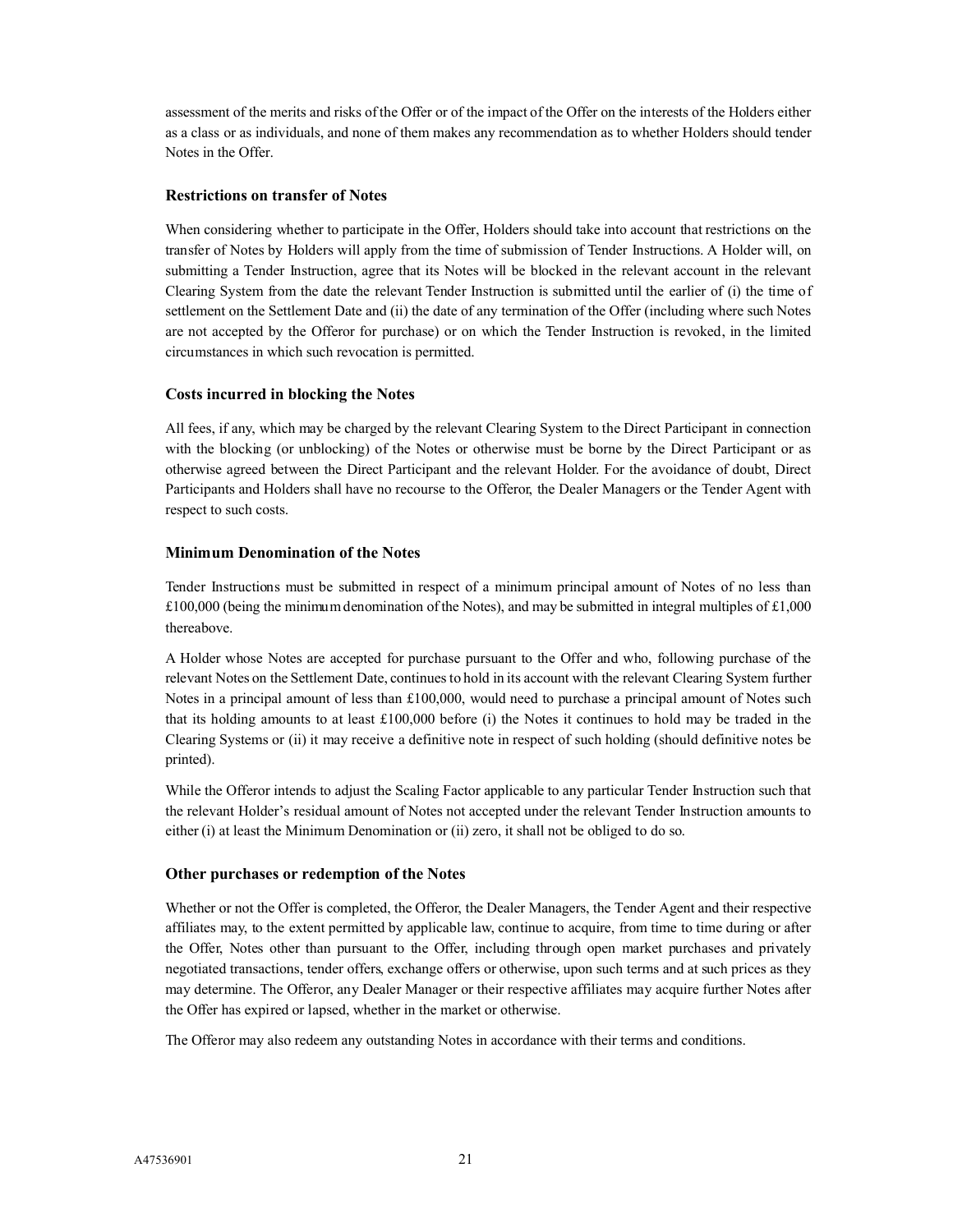The prices at which any outstanding Notes may be subsequently purchased or redeemed may be more or less than the price to be paid pursuant to the Offer and could be for cash or other consideration or otherwise on terms more or less favourable than those contemplated in the Offer.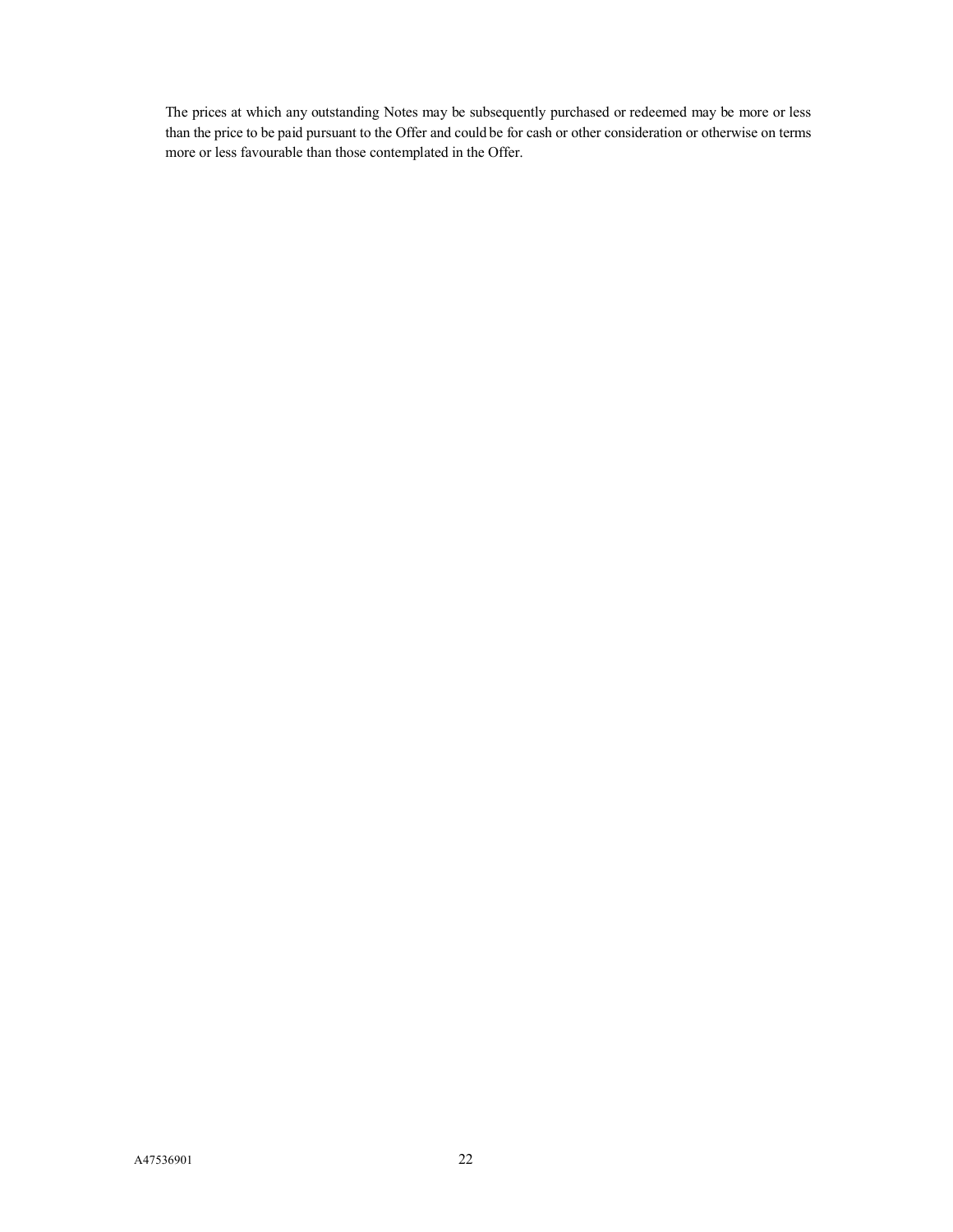# <span id="page-25-0"></span>**TAX CONSEQUENCES**

In view of the number of different jurisdictions where tax laws may apply to a Holder, this Tender Offer Memorandum does not discuss the tax consequences for Holders arising from the purchase of Notes by the Offeror pursuant to the Offer. Holders are urged to consult their own professional advisers regarding these possible tax consequences under the laws of the jurisdictions that apply to them or to the sale of their Notes and the receipt pursuant to the Offer of the Purchase Price and the Accrued Interest Payment. Holders are liable for their own taxes and similar or related payments imposed on them under the laws of any applicable jurisdiction, and have no recourse to the Offeror, the Dealer Managers or the Tender Agent with respect to taxes arising in connection with the Offer.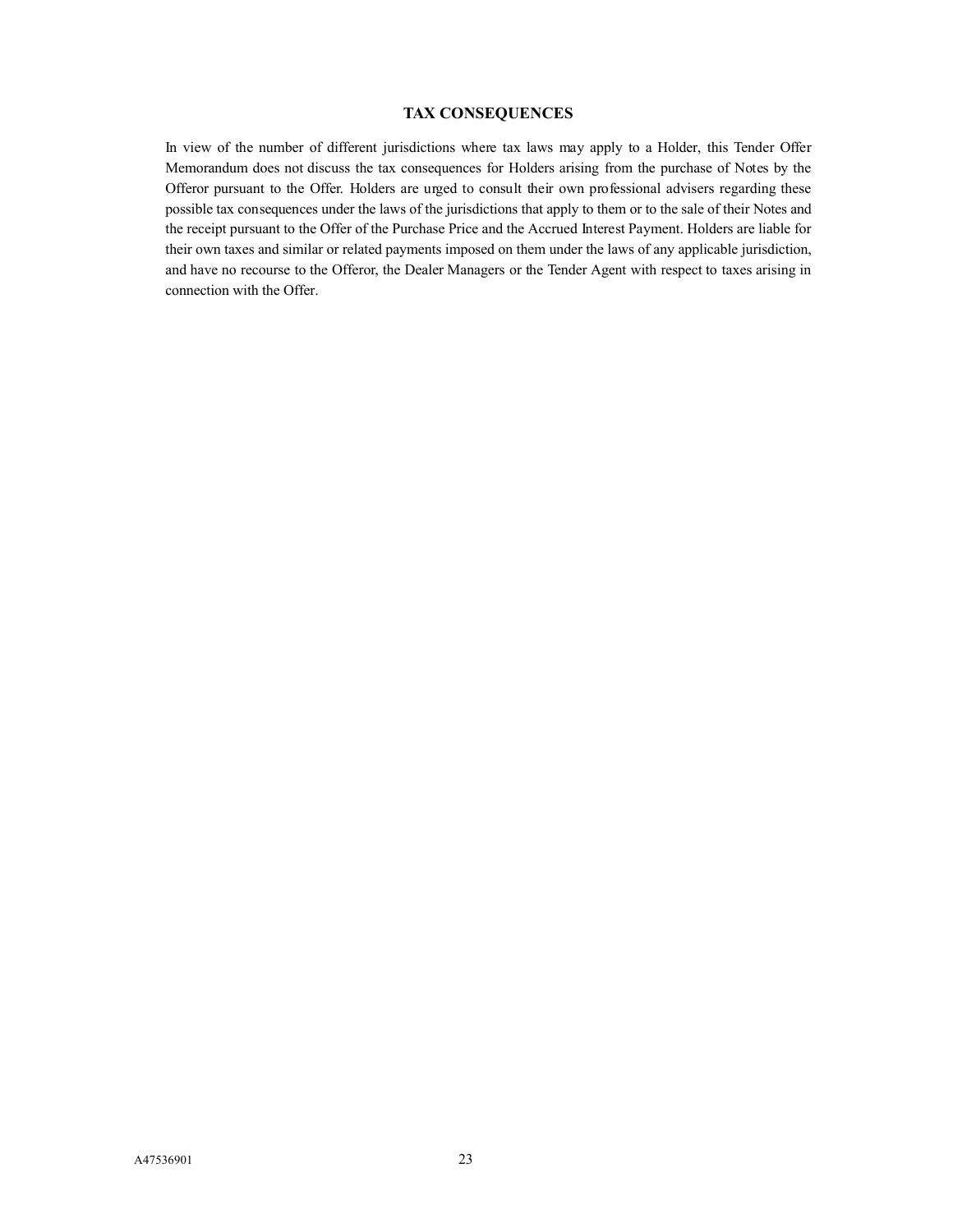# <span id="page-26-0"></span>**PROCEDURES FOR PARTICIPATING IN THE OFFER**

*Holders who need assistance with respect to the procedures for participating in the Offer should contact the Tender Agent, the contact details for which are on the last page of this Tender Offer Memorandum*.

#### **Summary of Action to be Taken**

The Offeror will only accept tenders of Notes for purchase pursuant to the Offer which are made by way of the submission of valid Tender Instructions in accordance with the procedures set out in this section "*Procedures for Participating in the Offer*". It is each Holder's responsibility to inform itself of, and arrange for timely tender of its Notes in accordance with, the procedures and deadlines applicable to the Clearing System through which it tenders its Notes.

To tender Notes for purchase pursuant to the Offer, a Holder should deliver, or arrange to have delivered on its behalf, via the relevant Clearing System and in accordance with the requirements of such Clearing System, a valid Tender Instruction that is received by the Tender Agent by the Expiration Deadline. Tender Instructions must be submitted in respect of a minimum principal amount of Notes of no less than £100,000 (being the minimum denomination of the Notes) and may be submitted in integral multiples of £1,000 thereabove.

*Holders are advised to check with any bank, securities broker or other intermediary through which they hold Notes when such intermediary would need to receive instructions from a Holder in order for that Holder to be able to participate in, or (in the limited circumstances in which revocation is permitted) revoke their instruction to participate in, the Offer by the deadlines specified in this Tender Offer Memorandum. The deadlines set by any such intermediary and each Clearing System for the submission and revocation of Tender Instructions will be earlier than the relevant deadlines specified in this Tender Offer Memorandum.*

#### **Tender Instructions**

The tendering of Notes in the Offer will be deemed to have occurred upon receipt by the Tender Agent from the relevant Clearing System, by the Expiration Deadline, of a valid Tender Instruction submitted in accordance with the requirements of such Clearing System. The receipt of such Tender Instruction by the relevant Clearing System will be acknowledged in accordance with the standard practices of such Clearing System and will result in the blocking of the relevant Notes in the Holder's account with the relevant Clearing System so that no transfers may be effected in relation to such Notes from the date the relevant Tender Instruction is delivered until the earlier of (i) the time of settlement on the Settlement Date and (ii) the date of any termination of the Offer (including where such Notes are not accepted by the Offeror for purchase) or on which the Tender Instruction is revoked, in the limited circumstances in which such revocation is permitted.

Holders must take the appropriate steps through the relevant Clearing System so that no transfers may be effected in relation to such blocked Notes at any time after the date of submission of such Tender Instruction, in accordance with the requirements of the relevant Clearing System and the deadlines required by such Clearing System. By blocking such Notes in the relevant Clearing System, each Direct Participant will be deemed to consent to have the relevant Clearing System provide details concerning such Direct Participant's identity to the Tender Agent (and for the Tender Agent to provide such details to the Offeror, the Dealer Managers and to their respective legal advisers).

**Only Direct Participants may submit Tender Instructions. Each Holder that is not a Direct Participant must arrange for the Direct Participant through which such Holder holds its Notes to submit a valid Tender Instruction on its behalf to the relevant Clearing System before the deadlines specified by the relevant Clearing System, which will be earlier than the deadlines specified in this Tender Offer Memorandum**.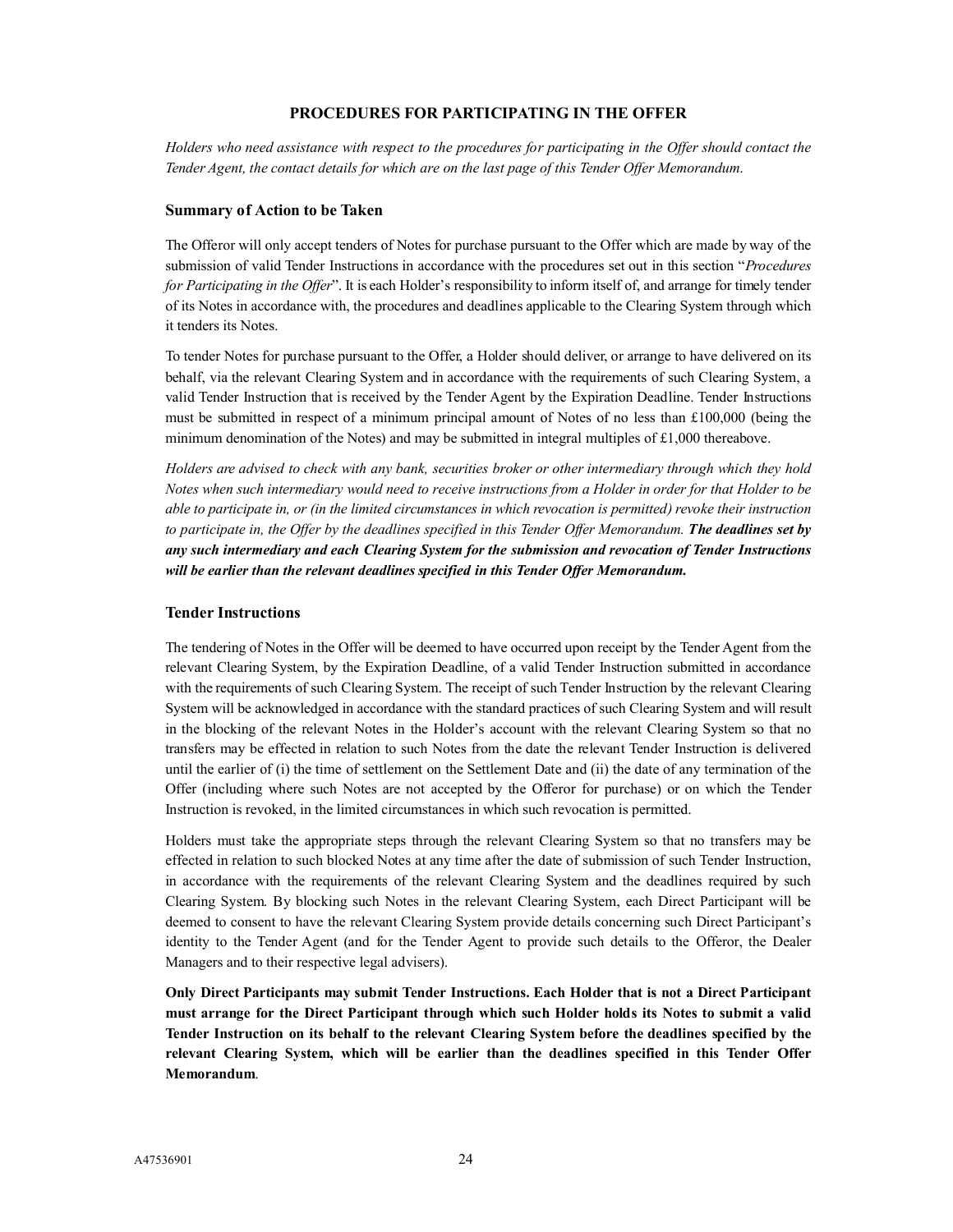It is a term of the Offer that Tender Instructions are irrevocable except in the limited circumstances described in "*Extension, Amendment and Termination*". In such circumstances, Tender Instructions may be revoked by a Holder, or the relevant Direct Participant on its behalf, by submitting a valid electronic revocation instruction to the relevant Clearing System. To be valid, such instruction must specify the Notes to which the original Tender Instruction related, the securities account in which such Notes are deposited and any other information required by the relevant Clearing System.

By submitting a valid Tender Instruction to the relevant Clearing System in accordance with the standard procedures of such Clearing System, each Holder whose Notes are the subject of such Tender Instruction, and any Direct Participant submitting such Tender Instruction on behalf of such Holder(s) shall in respect of itself and each such Holder, be deemed to agree, and acknowledge, represent, warrant and undertake, to the Offeror, the Dealer Managers and the Tender Agent the following at the time of submission of the Tender Instruction, the Expiration Deadline and the time of settlement on the Settlement Date (if a Holder or Direct Participant is unable to make any such agreement or acknowledgement or give any such representation, warranty or undertaking, such Holder or Direct Participant should contact the Tender Agent immediately):

- (a) it has received the Tender Offer Memorandum, and has reviewed and accepts the offer and distribution restrictions, terms, conditions, risk factors and other considerations of the Offer, all as described in this Tender Offer Memorandum, and it is assuming all the risks inherent in participating in the Offer and has undertaken an appropriate analysis of the implications of the Offer without reliance on the Offeror, the Dealer Managers or the Tender Agent (or any of their respective Associated Persons);
- (b) by blocking the relevant Notes in the relevant Clearing System, it will be deemed to consent, in the case of a Direct Participant, to have such Clearing System provide details concerning its identity to the Tender Agent (and for the Tender Agent to provide such details to the Offeror and the Dealer Managers, and their respective legal advisers);
- (c) upon the terms and subject to the conditions of the Offer, it irrevocably tenders for purchase in the Offer the principal amount of Notes blocked, or to be blocked, as the case may be, in its account in the relevant Clearing System and, subject to and effective on such purchase by the Offeror, it renounces all right, title and interest in and to all such Notes purchased by or at the direction of the Offeror and waives and releases any rights or claims it may have against the Offeror with respect to any such Notes and the Offer;
- (d) if the Notes tendered for purchase are accepted by the Offeror it acknowledges that (i) the Purchase Price and the Accrued Interest Payment will be paid in pounds sterling, (ii) such cash amounts will be deposited by or on behalf of the Offeror with the Clearing Systems on the Settlement Date, (iii) on receipt of such cash amounts, the Clearing Systems will make payments promptly to the accountsin the Clearing Systems of the relevant Direct Participants and (iv) payment of such cash amounts to or to the order of the Clearing Systems will discharge the obligation of the Offeror to such Holder in respect of the payment of the cash amounts, and no additional amounts shall be payable to the Holder in the event of a delay in the payment of such cash amounts by the relevant Clearing System or an intermediary to the Holder;
- (e) it agrees to ratify and confirm each and every act or thing that may be done or effected by the Offeror, any of its directors or any person nominated by the Offeror in the proper exercise of his or her powers and/or authority hereunder;
- (f) it agrees to do all such acts and things as shall be necessary and execute any additional documents deemed by the Offeror to be desirable, in each case to complete the transfer of the relevant Notes to the Offeror or its nominee against payment to it of the Purchase Price and the Accrued Interest Payment for such Notes and/or to perfect any of the authorities expressed to be given hereunder;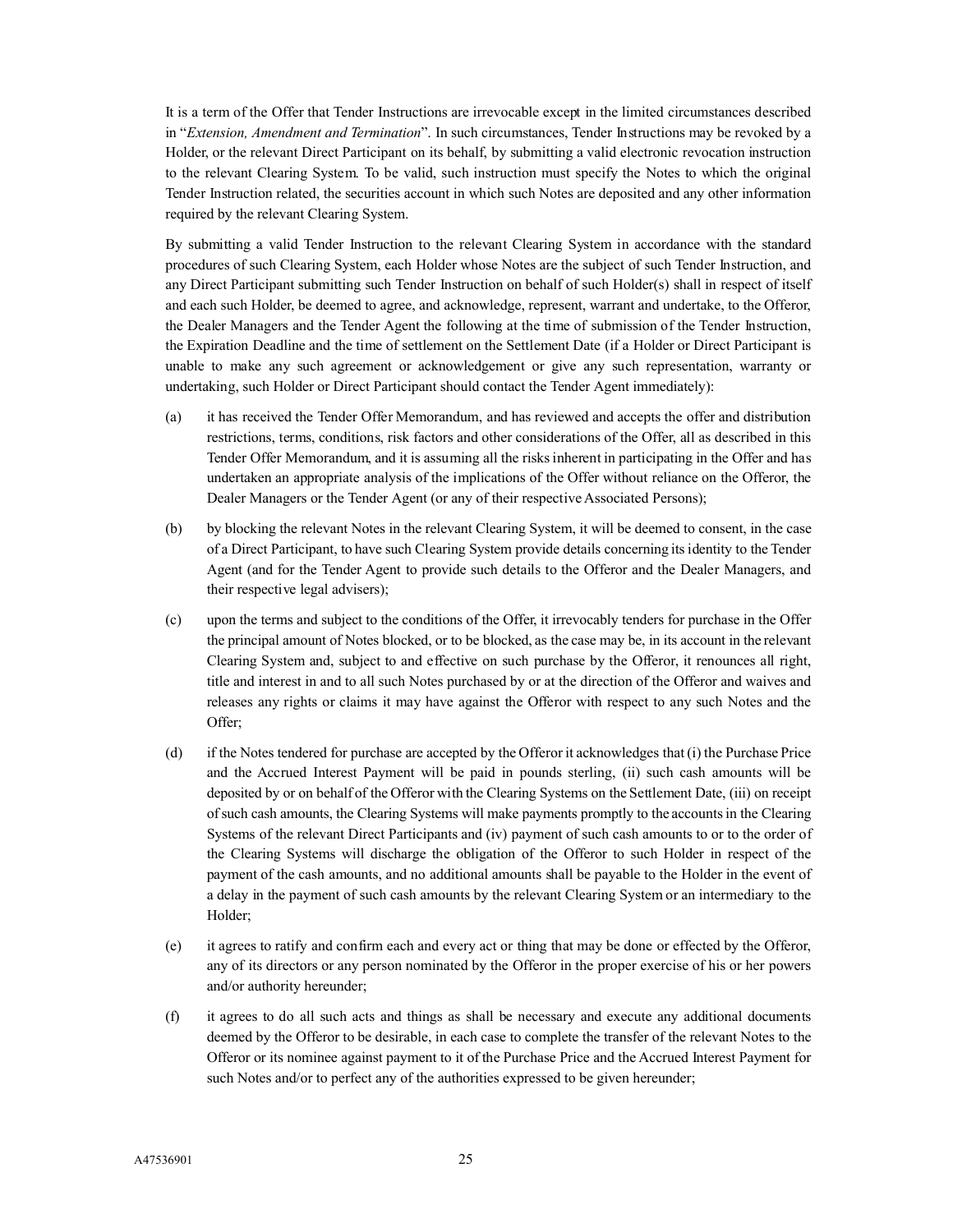- (g) it has observed the laws of all relevant jurisdictions; obtained all requisite governmental, exchange control or other required consents; complied with all requisite formalities; and paid, or will pay any issue, transfer or other taxes or requisite payments due from it in each respect in connection with any offer or acceptance in any jurisdiction and that it has not taken or omitted to take any action in breach of the terms of the Offer or which will or may result in the Offeror, the Dealer Managers, the Tender Agent, or any other person acting in breach of the legal or regulatory requirements of any such jurisdiction in connection with the Offer;
- (h) all authority conferred or agreed to be conferred pursuant to its acknowledgements, agreements, representations, warranties and undertakings, and all of its obligations shall be binding upon its successors, assigns, heirs, executors, trustees in bankruptcy and legal representatives, and shall not be affected by, and shall survive, its death or incapacity;
- (i) no information has been provided to it by the Offeror, the Dealer Managers or the Tender Agent, or any of their respective Associated Persons, with regard to the tax consequences for Holders arising from the purchase of Notes by the Offeror pursuant to the Offer and the receipt by the Holder of the Purchase Price and Accrued Interest Payment, and it acknowledges that it is solely liable for any taxes and similar or related payments imposed on it under the laws of any applicable jurisdiction as a result of its participation in the Offer (including the receipt pursuant to the Offer of the Purchase Price and Accrued Interest Payment) and agrees that it will not and does not have any right of recourse (whether by way of reimbursement, indemnity or otherwise) against the Offeror, the Dealer Managers or the Tender Agent, or any of their respective Associated Persons, or any other person in respect of such taxes and payments;
- (j) none of the Offeror, the Dealer Managers or the Tender Agent (or any of their respective Associated Persons) has given it any information with respect to the Offer save as expressly set out in this Tender Offer Memorandum nor has any of them made any recommendation to it as to whether it should tender Notes in the Offer; it has had access to such financial and other information concerning the Notes, and has consulted with its own legal, regulatory, tax, business, investment, financial and accounting advisers, as it deems necessary or appropriate in order to make an informed decision with respect to its tendering of Notes for purchase in the Offer; it is not relying on any communication (written or oral) made by any party involved in the Offer or any such party's affiliates as constituting a recommendation to tender Notes in the Offer; and it is able to bear the economic risks of participating in the Offer;
- (k) it is not a person to whom it is unlawful to make an invitation pursuant to the Offer under applicable securities laws, it has not distributed or forwarded this Tender Offer Memorandum or any other documents or materials relating to the Offer to any such person(s) and it has (before submitting, or arranging for the submission on its behalf, as the case may be, of the Tender Instruction in respect of the Notes it is tendering for purchase) complied with all laws and regulations applicable to it for the purposes of its participation in the Offer;
- (l) either
	- (a) (i) it is the beneficial owner of the Notes being tendered in the Offer, (ii) it did not receive in the United States a copy of this Tender Offer Memorandum or any other document or information related to the Offer and did not send any such document or information into the United States, (iii) it has not used, directly or indirectly, the mails of, or a means of communication or other means or instrumentality of commerce or the facilities of a United States securities exchange in relation to the Offer, and (iv) it is located and resident outside the United States and it is participating in the Offer from outside the United States; or
	- (b) (i) it is acting on behalf of the beneficial owner of the Notes being tendered in the Offer on a nondiscretionary basis and has been duly authorised to so act and (ii) such beneficial owner has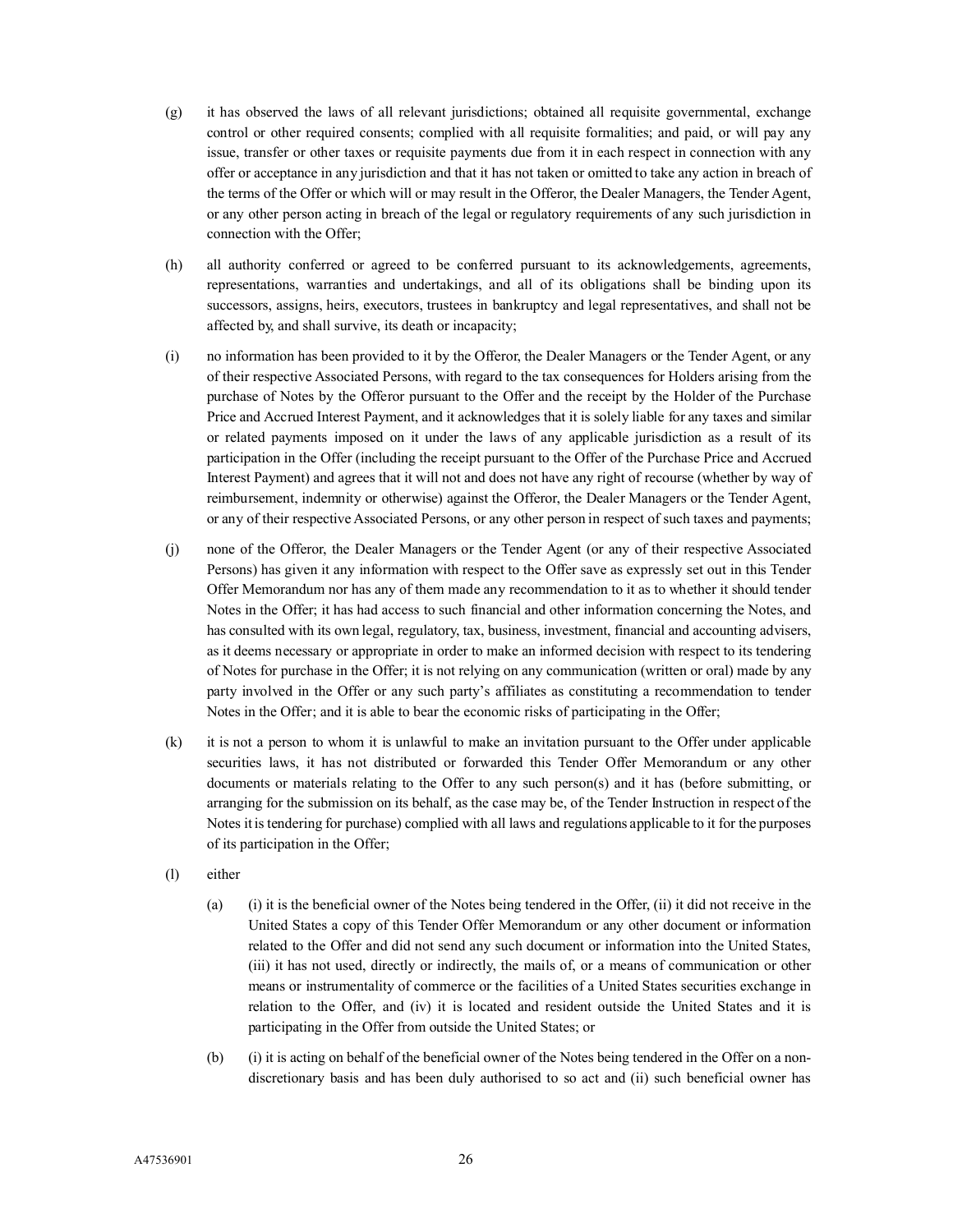confirmed to it and has authorised it to represent that such beneficial owner did not receive in the United States a copy of this Tender Offer Memorandum or any other document or information related to the Offer and that it did not send any such document or information into the United States, such beneficial owner has not used, directly or indirectly, the mails of, or a means of communication or other means or instrumentality of commerce or the facilities of a United States securities exchange in relation to the Offer and such beneficial owner is located and resident outside the United States and it is participating in the Offer from outside the United States;

- (m) it is not located or resident in Italy or, if it is located in Italy, it is an authorised person or is tendering Notes through an authorised person (such as an investment firm, bank or financial intermediary permitted to conduct such activities in Italy in accordance with the Legislative Decree No. 58 of 24 February 1998, as amended, *Commissione Nazionale per le Società e la Borsa* ("**CONSOB**") Regulation No. 20307 of 15 February 2018, as amended from time to time, and Legislative Decree No. 385 of 1 September 1993, as amended) and in compliance with applicable laws and regulations or with requirements imposed by CONSOB or any other Italian authority;
- (n) it is not located or resident in the United Kingdom or, if it is located or resident in the United Kingdom, it is a person falling within the definition of investment professionals (as defined in Article 19(5) of the Financial Promotion Order) or within Article 43 of the Financial Promotion Order, or to whom this Tender Offer Memorandum and any other documents or materials relating to the Offer may otherwise lawfully be communicated in accordance with the Financial Promotion Order;
- (o) it is not located or resident in France or, if it is located or resident in France, it is a qualified investor as defined in Article 2(e) of Regulation (EU) 2017/1129, as amended;
- (p) it is not a Sanctions Restricted Person;
- (q) it has full power and authority to tender the Notes it has tendered in the Offer, it will not transfer any beneficial interest in any such Notes to any other person (other than pursuant to the Offer) from the date of submission of the relevant Tender Instruction until the time of settlement on the Settlement Date or termination of the Offer (including where such Notes are not accepted for purchase by the Offeror) or until any revocation of the relevant Tender Instruction (in the limited circumstances in which revocation is permitted) and, if such Notes are accepted for purchase by the Offeror such Notes will be transferred to, or to the order of, the Offeror with full title free from all liens, charges and encumbrances, not subject to any adverse claim and together with all rights attached to such Notes, and it will, upon request, execute and deliver any additional documents and/or do such other things deemed by the Offeror to be necessary or desirable to complete the transfer and cancellation of such Notes or to evidence such power and authority;
- (r) in respect of its Notes which it has tendered in the Offer and which are purchased by the Offeror on the terms of the Offer, it (i) releases, to the fullest extent permitted by law, the Offeror, the Dealer Managers, the Tender Agent and their respective financial and legal advisers (together in each case with their respective members, representatives and Associated Persons) from any liabilities in relation to or arising in connection with the preparation, negotiation or implementation of the Offer or any part thereof, (ii) waives, to the fullest extent permitted by law, all rights and entitlement it may otherwise have or acquire to bring, participate in or enforce legal proceedings of any nature against the Offeror, the Dealer Managers, the Tender Agent and/or their respective financial and legal advisers (together in each case with their respective members, representatives and Associated Persons) in connection with the Offer and/or its Notes, (iii) waives, to the fullest extent permitted by law, all its rights, title and interest to and claims in respect of such Notes and (iv) acknowledges that the Contracts (Rights of Third Parties) Act 1999 applies to the foregoing acknowledgements, representations, warranties and undertakings;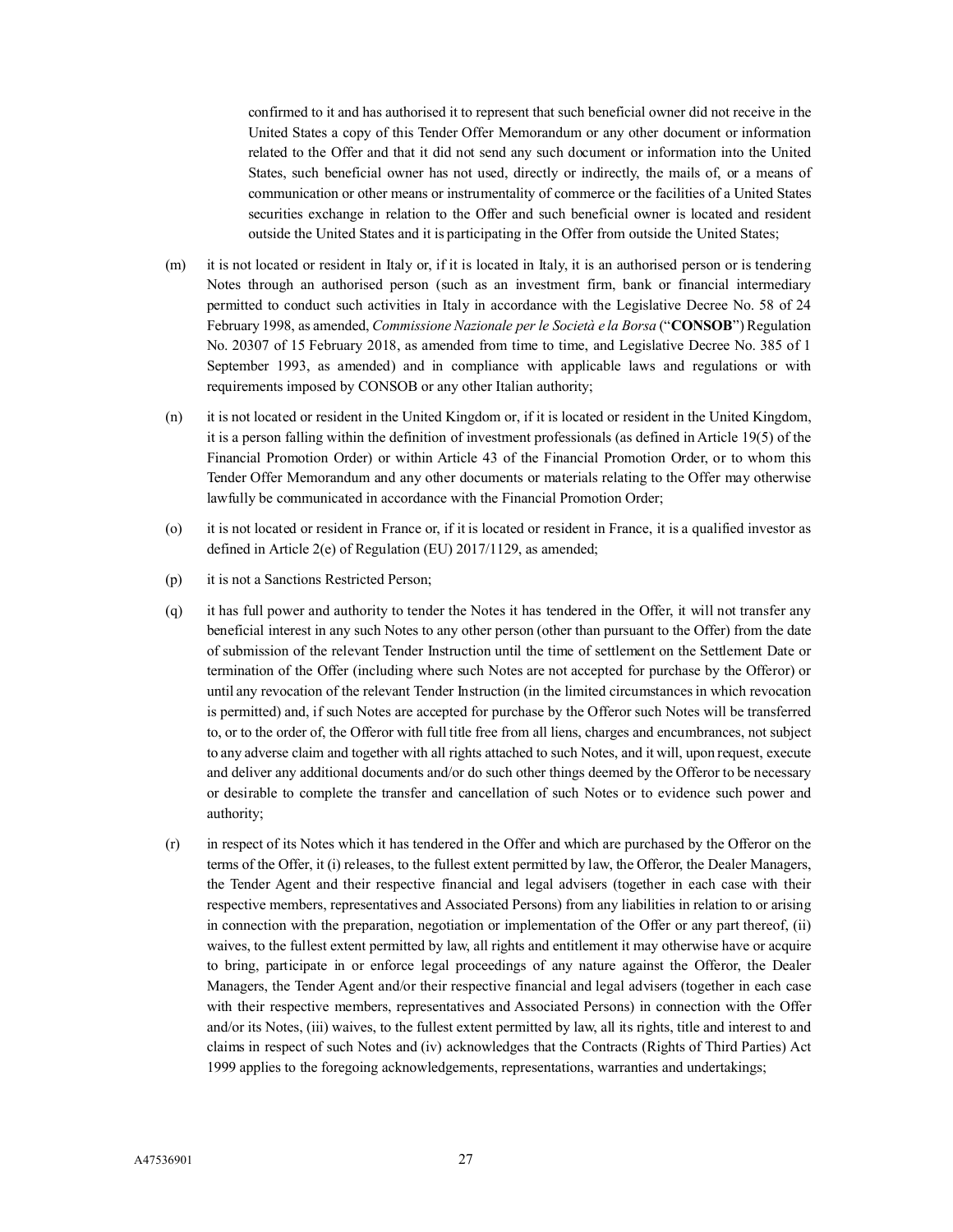- (s) it holds and will hold, until the time of settlement on the Settlement Date, the tendered Notes blocked in the relevant Clearing System and, in accordance with the requirements of, and by the deadline required by, such Clearing System, it has submitted, or has caused to be submitted, a Tender Instruction to such Clearing System to authorise the blocking of the tendered Notes with effect on and from the date of such submission so that, at any time pending the transfer of such Notes on the Settlement Date to the Offeror, or to its agent on its behalf, or until any revocation of such Tender Instruction (in the limited circumstances in which revocation is permitted), no transfers of such Notes may be effected;
- (t) the terms and conditions of the Offer shall be deemed to be incorporated in, and form a part of, the relevant Tender Instruction which shall be read and construed accordingly, and that the information given by or on behalf of such Holder in the relevant Tender Instruction is true and will be true in all respects at the time of the purchase of the Notes tendered on the Settlement Date;
- (u) it accepts that the Offeror is under no obligation to accept tenders of Notes for purchase pursuant to the Offer, and accordingly such tender may be accepted or rejected by the Offeror in its sole discretion and for any reason;
- (v) the Offeror's acceptance for payment of Notes offered pursuant to any of the procedures described in this Tender Offer Memorandum will constitute a binding agreement between such Holder and the Offeror in accordance with the terms and subject to the conditions of the Offer;
- (w) it acknowledges that, in the event of a withdrawal or termination of the Offer by the Offeror, the Tender Instructions with respect to the relevant Notes will be deemed to be revoked, and the relevant Notes will be unblocked in the relevant Direct Participant's Clearing System account;
- (x) the information given by or on behalf of such Holder in the Tender Instruction is true and will be true in all respects at the time of the purchase of the Notes on the Settlement Date; and
- (y) it acknowledges that the Offeror, the Dealer Managers and the Tender Agent will rely upon the truth and accuracy of the foregoing acknowledgements, agreements, representations, warranties, undertakings and directions and it shall indemnify the Offeror, the Dealer Managers and the Tender Agent against all and any losses, costs, claims, liabilities, expenses, charges, actions or demands which any of them may incur or which may be made against any of them as a result of any breach of any of the terms of, or any of the acknowledgements, agreements, representations, warranties, undertakings and/or directions given in connection with the Offer (including any acceptance thereof) by any such Holder.

The representation, warranty and undertaking set out in paragraph (p) above shall, other than when such representation, warranty and undertaking is made by a Holder (and, if applicable, the Direct Participant submitting the relevant Tender Instruction on such Holder's behalf) at the time of submission of the relevant Tender Instruction, not be sought or given if and to the extent that it is or would be a breach of any provision of Council Regulation (EC) No 2271/1996 (including as it forms part of UK domestic law by virtue of the European Union (Withdrawal) Act 2018, as amended) (the "**Blocking Regulations**") and/or any associated and applicable national law, instrument or regulation related thereto.

The receipt of a Tender Instruction by the relevant Clearing System will constitute instructions to debit the securities account of the relevant Direct Participant on the Settlement Date in respect of all of the Notes that the relevant Holder has validly tendered and which have been accepted for purchase by the Offeror pursuant to the Offer, upon receipt by such Clearing System of an instruction from the Tender Agent for such Notes to be transferred to the specified account of the Offeror or its agent on its behalf and against payment by the Offeror of the Purchase Price and the Accrued Interest Payment for such Notes, subject to the automatic revocation of those instructions on the date of any termination of the Offer (including where such Notes are not accepted for purchase by the Offeror) or on the valid revocation of such Tender Instruction, in the limited circumstances in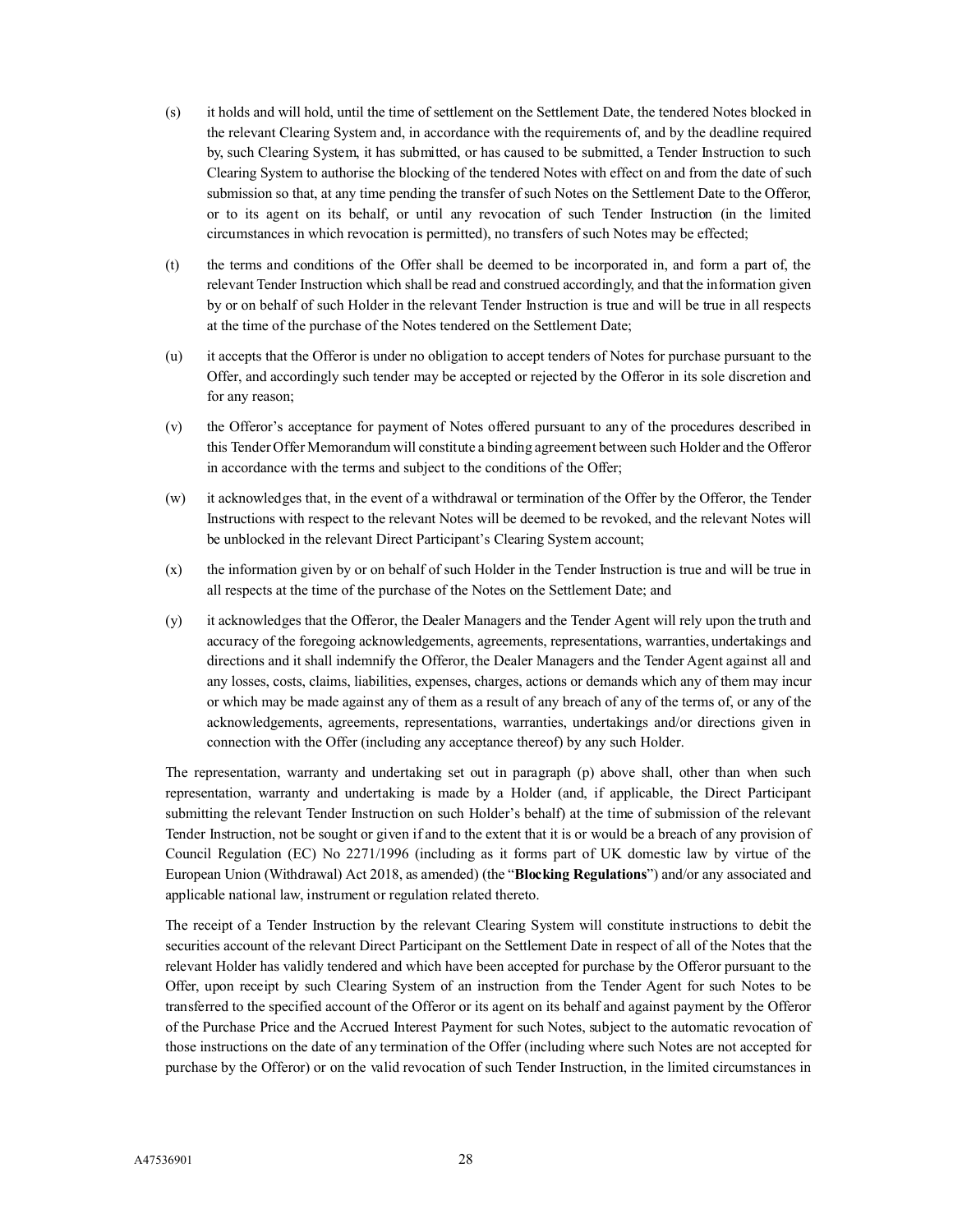which such revocation is permitted as described in "*Extension, Amendment and Termination – Revocation Rights*", and subject to acceptance of the Offer by the Offeror and all other conditions of the Offer.

# **General**

#### *Separate Tender Instructions*

A separate Tender Instruction must be completed on behalf of each beneficial owner.

# *Irrevocability*

The submission of a valid Tender Instruction in accordance with the procedures set out in this section "*Procedures for Participating in the Offer*" will be irrevocable (except in the limited circumstances described in "*Extension, Amendment and Termination – Revocation Rights*").

# *Irregularities*

All questions as to the validity, form, eligibility and valid revocation (including times of receipt) of any Tender Instruction will be determined by the Offeror in its sole discretion, which determination shall be final and binding.

The Offeror reserves the absolute right to reject any and all Tender Instructions or (in the limited circumstances in which revocation is permitted) revocation instructions not in proper form or for which any corresponding agreement by the Offeror to accept would, in the opinion of the Offeror and its legal advisers, be unlawful. The Offeror also reserves the absolute right to waive any defects, irregularities or delay in the submission of any and all Tender Instructions or revocation instructions. The Offeror also reserves the absolute right to waive any such defect, irregularity or delay in respect of a particular tender of Notes, whether or not the Offeror elects to waive similar defects, irregularities or any delay in respect of any other Notes.

Any defect, irregularity or delay must be cured within such time as the Offeror determines, unless waived by it. Tender Instructions will be deemed not to have been made until such defects, irregularities or delays have been cured or waived. None of the Offeror, the Dealer Managers or the Tender Agent shall be under any duty to give notice to a Holder of any defects, irregularities or delays in any Tender Instruction or revocation instruction nor shall any of them incur any liability for failure to give such notice.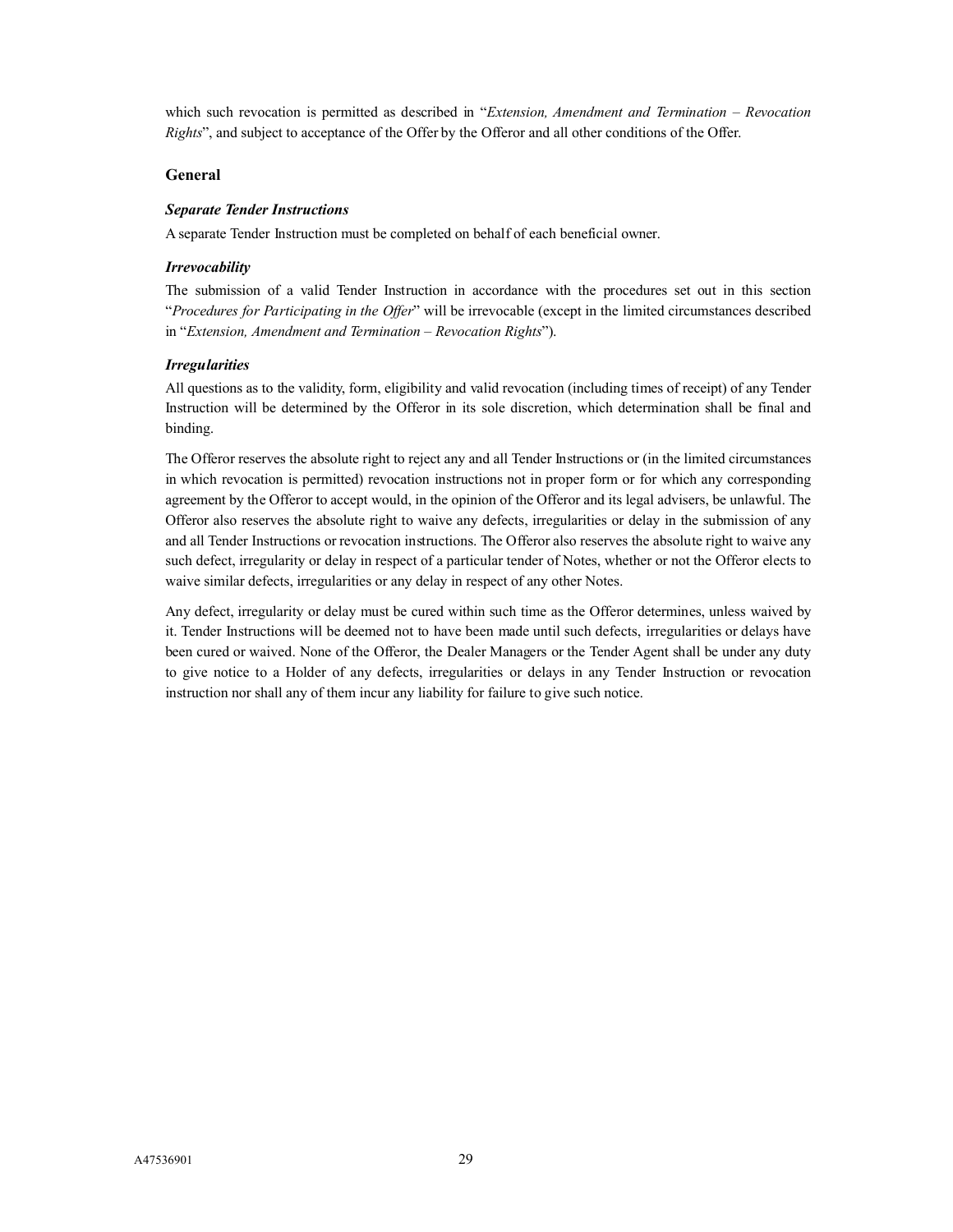# <span id="page-32-0"></span>**EXTENSION, AMENDMENT AND TERMINATION**

#### **Extension, Amendment and Termination**

Notwithstanding any other provision of the Offer, the Offeror may, subject to applicable law, at its option and in its sole discretion: (i) in case of (a) and (b), (c) (inasmuch as (c) relates to the acceptance of Tender Instructions) and (d) below, at any time before any unconditional acceptance of the Notes tendered for purchase in the Offer and (ii) in case of (c) below (inasmuch as (c) relates to the purchase of Notes), at any time prior to the Settlement Date:

- (a) extend the Expiration Deadline for, or re-open, the Offer (in which case all references in this Tender Offer Memorandum to "**Expiration Deadline**" shall, unless the context otherwise requires, be to the latest time and date to which the Expiration Deadline has been so extended or the Offer re-opened);
- (b) otherwise extend, re-open or amend the Offer in any respect (including, but not limited to, any increase, decrease, extension, re-opening or amendment, as applicable, in relation to the Expiration Deadline, the Pricing Time, the Target Acceptance Amount, the Benchmark Security, the Settlement Date and/or the Purchase Spread);
- (c) delay the acceptance of Tender Instructions or purchase of Notes validly tendered in the Offer until satisfaction or waiver of the conditions to the Offer, even if the Offer has expired; or
- (d) terminate the Offer, including with respect to Tender Instructions submitted before the time of such termination.

The Offeror also reserves the right at any time to waive any or all of the conditions of the Offer as set out in this Tender Offer Memorandum.

The Offeror will ensure Holders are notified of any such extension, re-opening, amendment or termination as soon as is reasonably practicable after the relevant decision is made. To the extent a decision is made to waive any condition of the Offer generally, as opposed to in respect of certain tenders of Notes for purchase only, such decision will also be announced as soon as is reasonably practicable after it is made. See "*Further Information and Terms and Conditions – Announcements*".

A Holder who has tendered its Notes may not validly amend the terms of the tender as specified in the relevant Tender Instruction, without the prior written consent of the Offeror.

#### **Revocation Rights**

If the Offeror amends the Offer in any way (including by way of the making of any announcement, or the issue of any supplement or other form of update to this Tender Offer Memorandum, in which any material development is disclosed) that, in the opinion of the Offeror (in consultation with the Dealer Managers), is materially prejudicial to the interests of Holders that have already submitted Tender Instructions before the announcement of such amendment (which announcement shall include a statement that, in the opinion of the Offeror, such amendment is materially prejudicial to the interests of such Holders and shall notify Holders of the above mentioned revocation right), then such Tender Instructions may be revoked at any time from the date and time of the announcement of such amendment of the Offer until 4.00 p.m. (London time) on the second Business Day following such announcement (subject to the earlier deadlines required by the Clearing Systems and any intermediary through which Holders hold their Notes).

For the avoidance of doubt, (a) a decision by the Offeror to set the Final Acceptance Amount at a significantly higher or lower level than the Target Acceptance Amount, or (b) any extension or re-opening of the Offer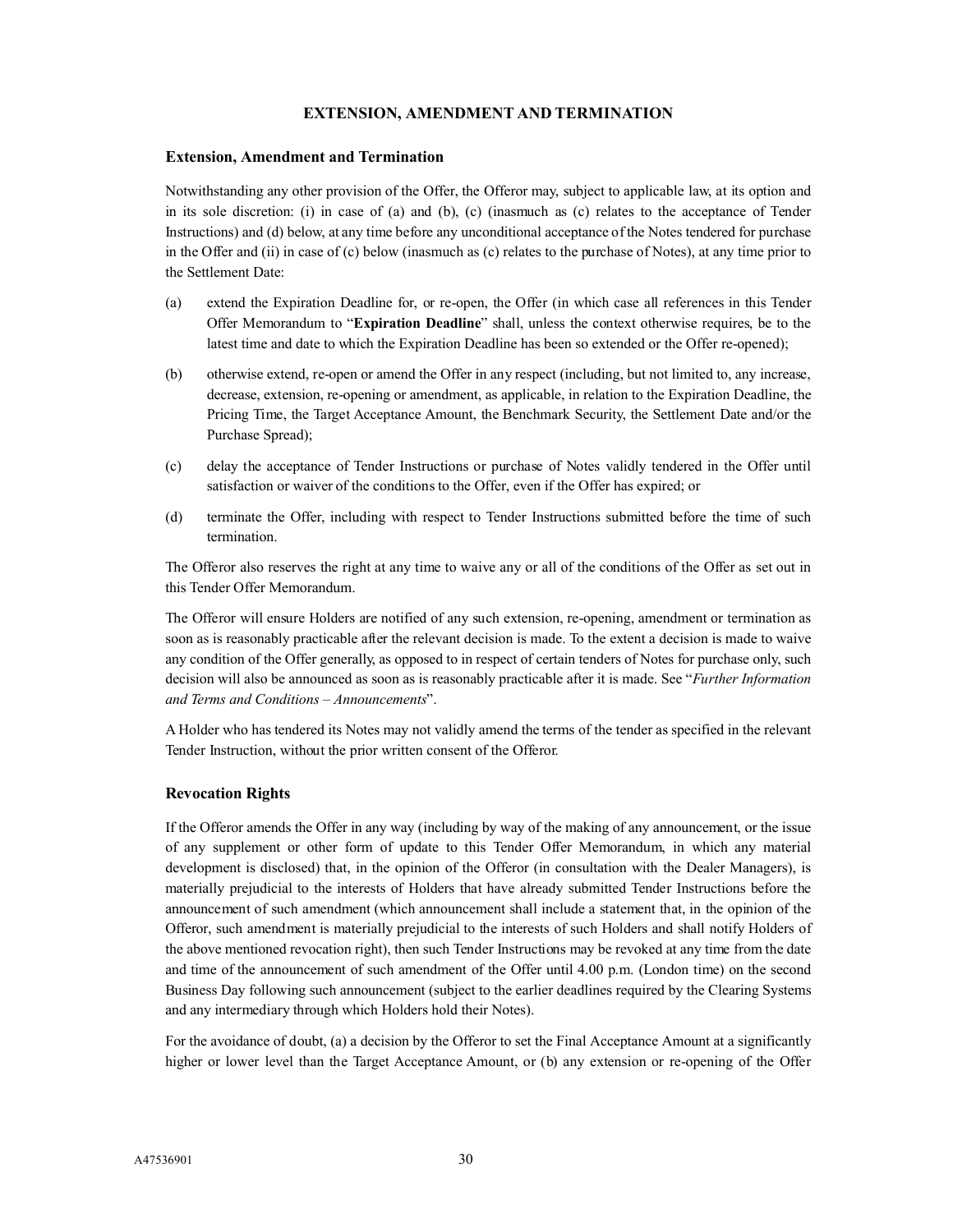(including any amendment in relation to the Expiration Deadline and/or Settlement Date) in accordance with the terms of the Offer as described in this section "*Extension, Amendment and Termination*" shall not be considered materially prejudicial to the interests of Holders that have submitted Tender Instructions (provided that the settlement of the Offer as so extended or re-opened will be completed by the Offeror by no later than the day falling ten Business Days after the originally scheduled Settlement Date).

Holders wishing to exercise any right of revocation as set out above should do so in accordance with the procedures set out in "*Procedures for Participating in the Offer – Tender Instructions*". Beneficial owners of Notes that are held through an intermediary are advised to check with such entity when it needs to receive instructions to revoke a Tender Instruction in order to meet the above deadline. For the avoidance of doubt, any Holder who does not exercise any such right of revocation in the circumstances and in the manner specified above, shall be deemed to have waived such right of revocation and its original Tender Instruction will remain effective.

# **Effect of Amendment**

Any Tender Instruction submitted prior to an amendment to the terms of the Offer which is either (i) not materially prejudicial to the interests of Holders that have already submitted Tender Instructions before the announcement of such amendment, or (ii) in relation to which Holders have not exercised any available revocation rights, will continue to be valid and binding following any amendment to the Offer (and any such Tender Instruction shall be deemed to have been made on the terms of the Offer as so amended, and any purchase in respect of Notes which are the subject of such Tender Instruction shall be deemed to have been entered into on the terms of the amended Offer).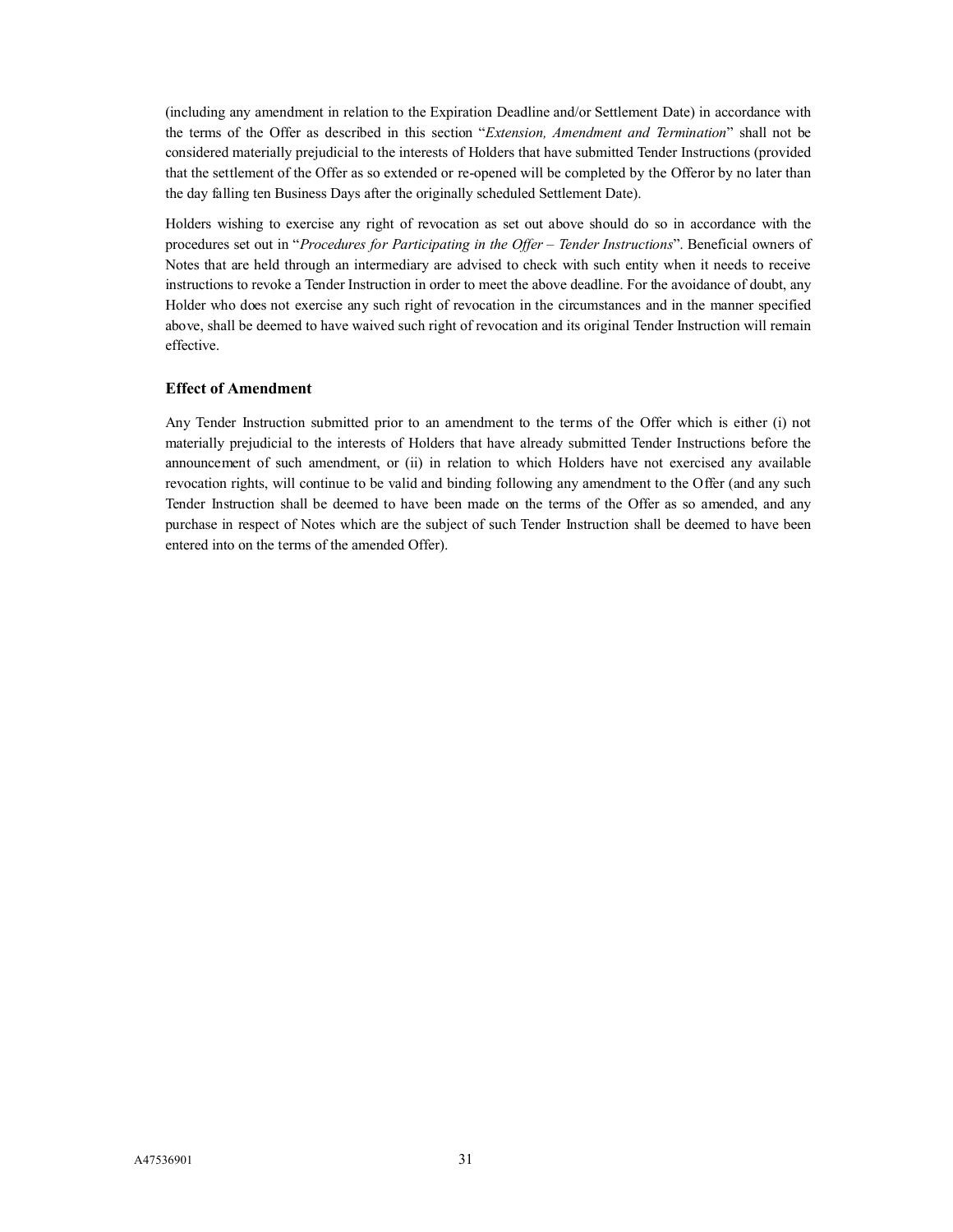#### <span id="page-34-0"></span>**DEALER MANAGERS AND TENDER AGENT**

The Offeror has retained MUFG Securities EMEA plc and NatWest Markets Plc to act as Dealer Managers and Kroll Issuer Services Limited to act as Tender Agent for the Offer. The Offeror has entered into a dealer manager agreement with the Dealer Managers and an engagement letter with the Tender Agent, each of which contains certain provisions regarding payment of fees, expense reimbursement and indemnity arrangements relating to the Offer.

For the purposes of the settlement of the Offer on the Settlement Date, the Purchase Price and Accrued Interest Payment for each Holder in respect of the Notes validly tendered for purchase by such Holder and accepted by the Offeror will be calculated on behalf of the Offeror. Such calculations will, absent manifest error, be conclusive and binding on the Offeror and the Holders.

The Dealer Managers and their respective affiliates may contact Holders regarding the Offer and may request brokerage houses, custodians, nominees, fiduciaries and others to forward this Tender Offer Memorandum and related materials to Holders.

The Dealer Managers and their respective affiliates have provided and continue to provide certain investment banking services to the Offeror for which they have received and will receive compensation that is customary for services of such nature.

Each Dealer Manager and/or its affiliates may have a holding in, or may from time to time provide advice or other investment services in relation to, or engage in transactions involving, the Notes. Further, each of the Dealer Managers may (subject always to the offer and distribution restrictions set out in this Tender Offer Memorandum) (i) submit Tender Instructions for its own account; and (ii) submit Tender Instructions on behalf of other Holders.

None of the Dealer Managers, the Tender Agent or any of their respective Associated Persons assume any responsibility for the accuracy or completeness of the information concerning the Offer, the Offeror, any of its affiliates, the Notes contained in this Tender Offer Memorandum or for any failure by the Offeror to disclose events that may have occurred or may affect the significance or accuracy of such information.

Any Dealer Manager may (i) submit Tender Instructions for its own account and (ii) submit Tender Instructions (subject to the offer restrictions set out in "*Offer and Distribution Restrictions*") on behalf of other Holders.

The Dealer Managers are acting exclusively for the Offeror and no one else in connection with the arrangements described in this Tender Offer Memorandum and none of the Offeror, the Dealer Managers, the Tender Agent or any of their respective Associated Persons will be responsible to any Holder for providing any protections which would be afforded to its clients or for providing advice in relation to the Offer, and accordingly none of the Offeror, the Dealer Managers, the Tender Agent, or any of their respective Associated Persons, makes any representation or recommendation whatsoever regarding the Offer, or any recommendation as to whether Holders should tender Notes in the Offer.

The Tender Agent is the agent of the Offeror and owes no duty to any Holder.